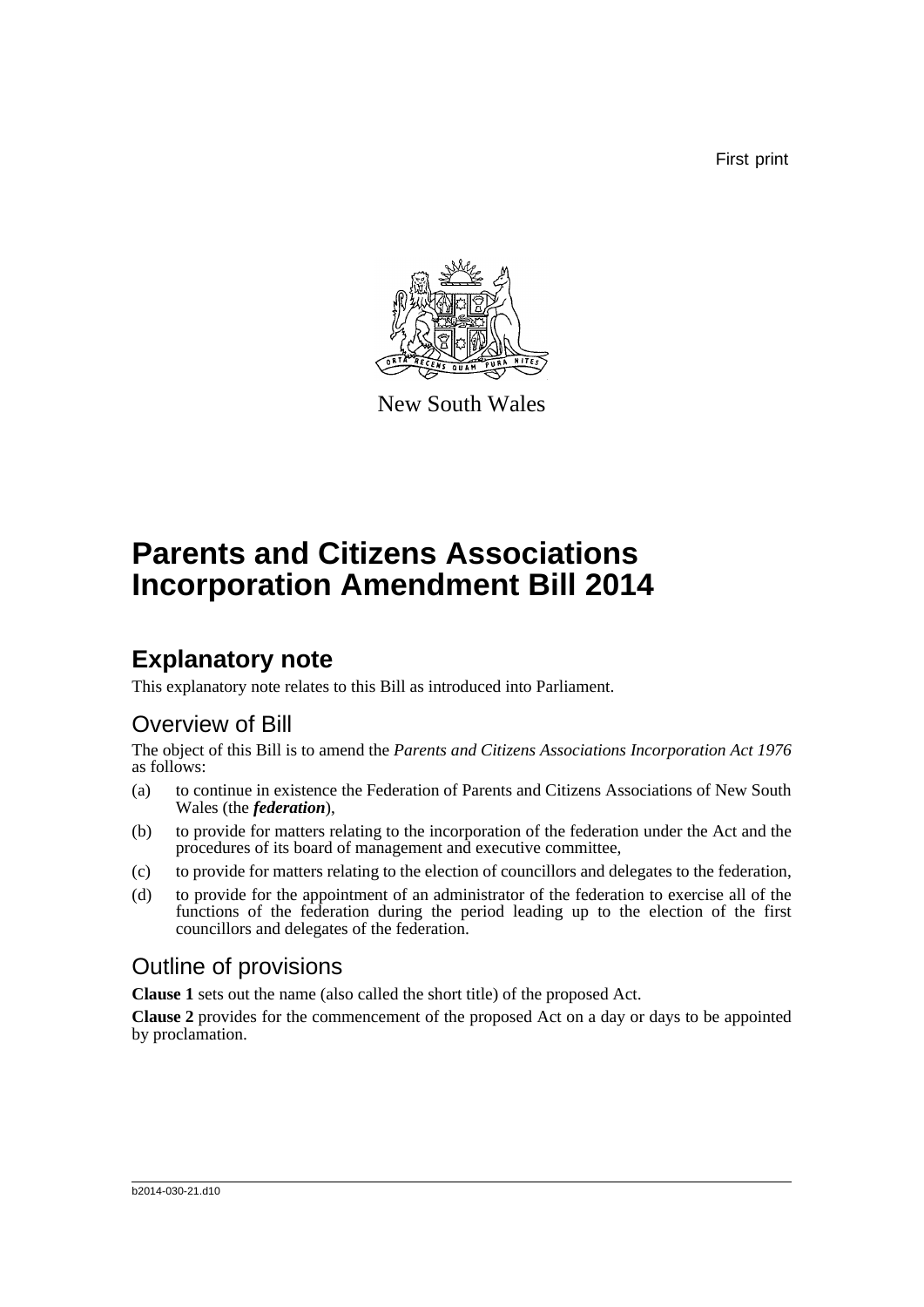### **Schedule 1 Amendment of Parents and Citizens Associations Incorporation Act 1976 No 50**

### **Preliminary**

**Schedule 1** amends Part 1 of the Act (dealing with preliminary matters) by including an objects provision for the Act and a provision defining certain words and expressions used in the Act.

#### **The Federation of Parents and Citizens Associations of New South Wales**

**Schedule 1** replaces Part 2 of the Act (dealing with the incorporation of the Federation of Parents and Citizens Associations of New South Wales) with provisions providing for the following matters:

- (a) continuing in existence the Federation of Parents and Citizens Associations of New South Wales,
- (b) the status, functions, powers and membership of the federation,
- (c) the declaration and amendment of a new constitution for the federation,
- (d) the establishment, functions and membership of a board of management and an executive committee of the federation,
- (e) the holding of an annual general meeting of the federation, and eligibility of persons to attend and vote on matters at the annual general meeting,
- (f) the execution of documents by, and the service of documents on, the federation,
- (g) other minor matters relating to the federation.

#### **Parents and citizens associations**

**Schedule 1** amends Part 3 of the Act (dealing with the incorporation of parents and citizens associations) by:

- (a) providing that parents and citizens associations incorporated under the Act must have public liability insurance for a cover of at least \$20,000,000 instead of \$2,000,000, and
- (b) making other minor or consequential amendments to the Part.

#### **Election of councillors and delegates**

**Schedule 1** inserts new Part 3A of the Act (dealing with the election of councillors and delegates of the federation) to provide for the following matters:

- (a) the conduct and holding of elections for councillors and delegates of the federation,
- (b) requirements relating to the number and designation of electorates for electing councillors and delegates,
- (c) the election of one councillor and two delegates for each electorate,
- (d) the eligibility requirements for a person to be elected as a councillor or delegate and the eligibility requirements for a person to vote at an election,
- (e) the role and terms of office of a councillor or delegate,
- (f) the appointment of a councillor or delegate for an electorate if no-one is elected as a councillor or delegate for the electorate,
- (g) the payment of the cost of an election by the federation.

#### **General matters**

**Schedule 1** amends Part 4 of the Act (dealing with miscellaneous matters) by:

(a) providing for the Minister to be able to delegate the exercise of any function of the Minister under the Act to the Secretary of the department or a Public Service senior executive of the department, and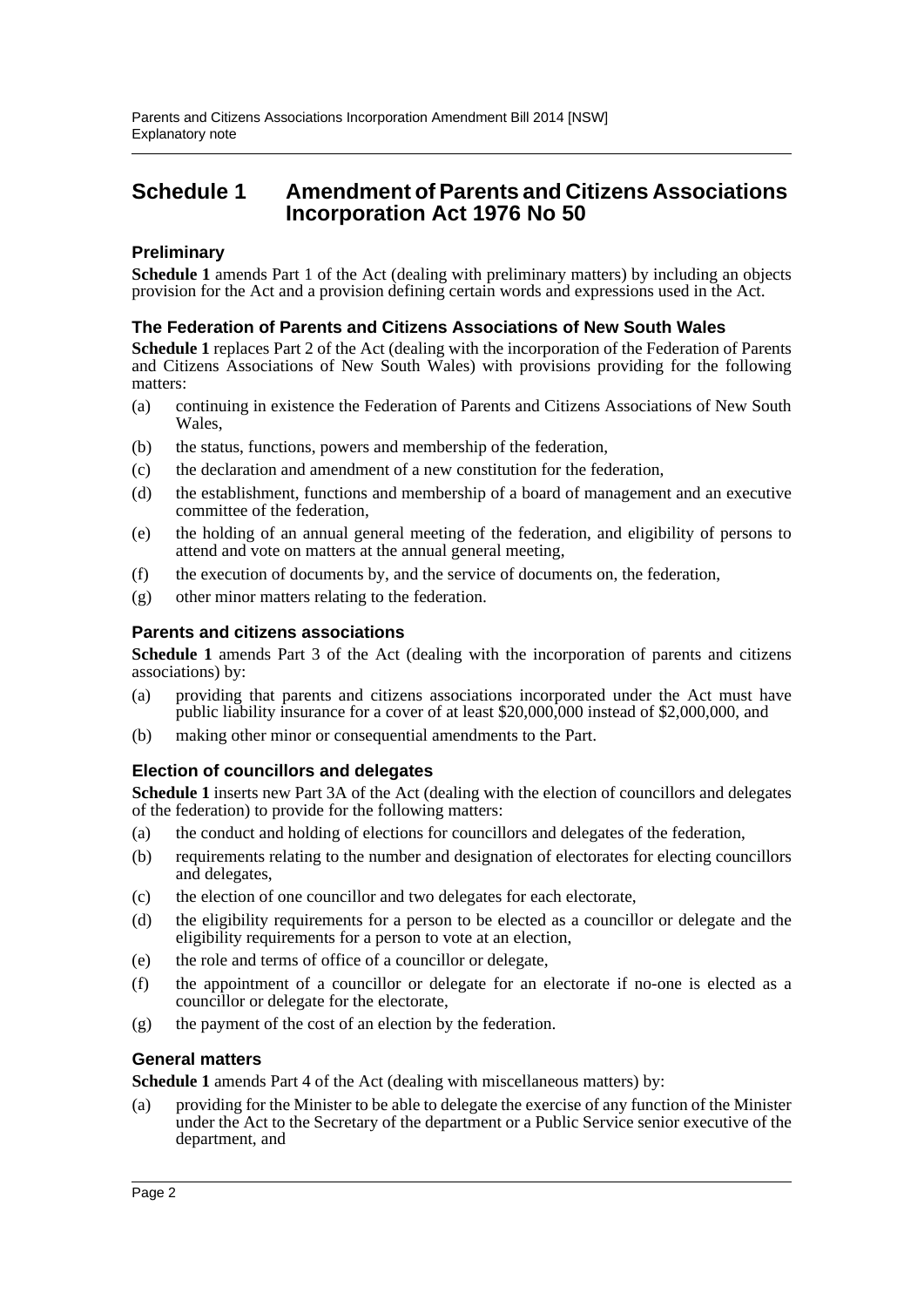(b) making it clear that the Act (which includes the regulations made under the Act) prevails to the extent of any inconsistency with the constitution of the federation.

#### **Board of management and executive committee of the federation**

**Schedule 1** inserts new Schedule 1 to the Act to provide for matters relating to the membership and procedures of the board of management and the executive committee of the federation.

#### **Savings, transitional and other provisions**

**Schedule 1** inserts new Schedule 2 to the Act to provide for the following matters:

- (a) a regulation-making power to make regulations of a savings or transitional nature consequent on the enactment of this Bill and any other Act that amends the Act,
- (b) the appointment of an administrator to exercise all of the functions of the federation, and its board of management and executive committee, during the period leading up to the election of the first councillors and delegates of the federation,
- (c) the legal status and functions of the administrator,
- (d) the terms and conditions of the administrator's appointment,
- (e) the reporting obligations of the administrator,
- (f) other minor matters relating to the administrator and the exercise of the administrator's functions,
- (g) the application of the Act during the period in which the administrator is exercising the functions of the federation and its board of management or executive committee,
- (h) the dissolution of current governing bodies of the Federation of Parents and Citizens Associations of New South Wales and the removal from office of all office holders in those governing bodies,
- (i) the continuation in employment of current employees of the Federation of Parents and Citizens Associations of New South Wales,
- (j) other minor or consequential transitional provisions relating to the proposed amendments under this Bill.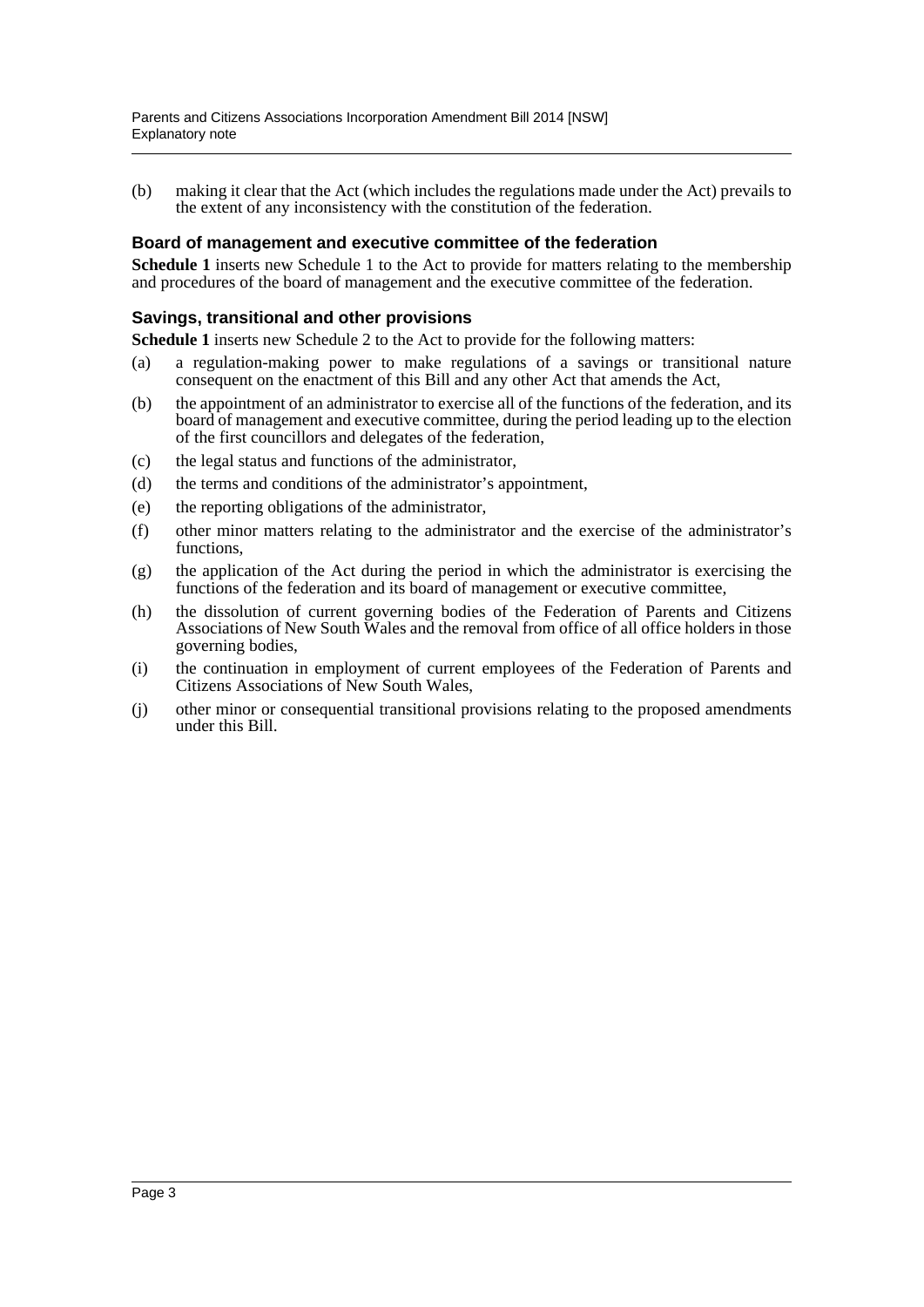First print

Page



New South Wales

# **Parents and Citizens Associations Incorporation Amendment Bill 2014**

## **Contents**

|            | Name of Act                                                                    |  |
|------------|--------------------------------------------------------------------------------|--|
|            | 2 Commencement                                                                 |  |
| Schedule 1 | Amendment of Parents and Citizens Associations Incorporation<br>Act 1976 No 50 |  |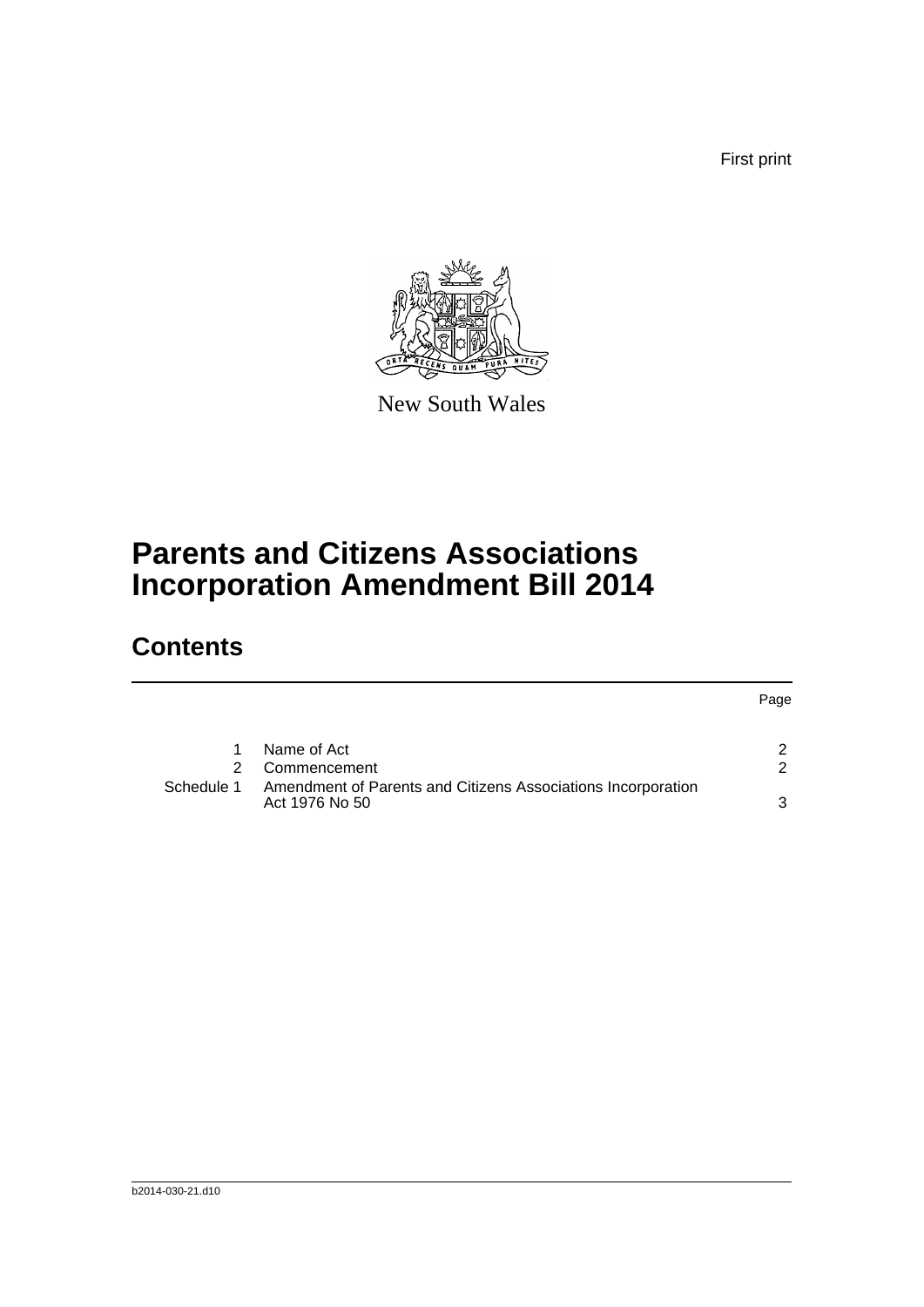

New South Wales

## **Parents and Citizens Associations Incorporation Amendment Bill 2014**

No , 2014

### **A Bill for**

An Act to amend the *Parents and Citizens Associations Incorporation Act 1976* to provide for matters relating to the Federation of Parents and Citizens Associations of New South Wales.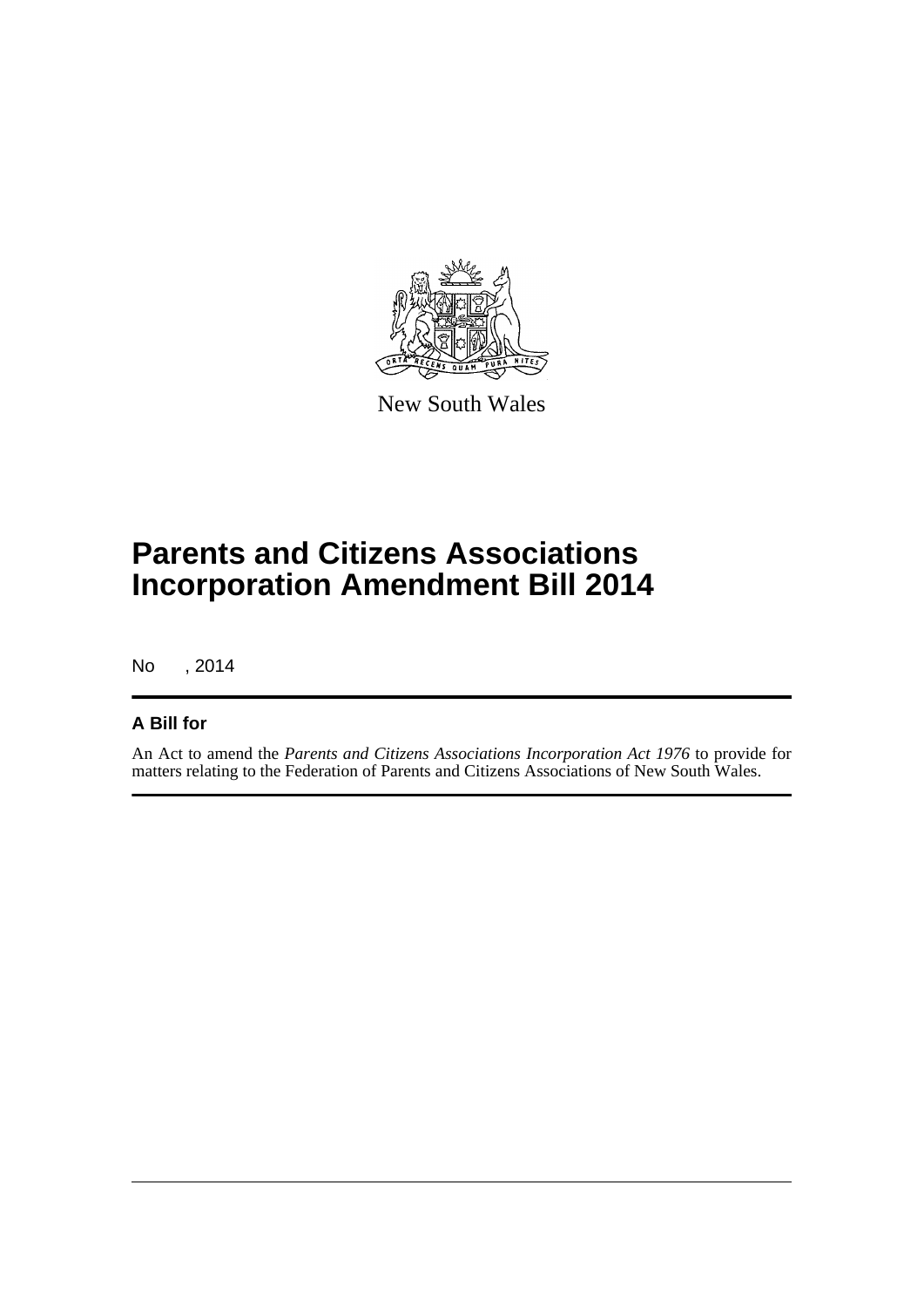<span id="page-5-1"></span><span id="page-5-0"></span>

| The Legislature of New South Wales enacts:                                             |        |
|----------------------------------------------------------------------------------------|--------|
| Name of Act                                                                            | 2      |
| This Act is the Parents and Citizens Associations Incorporation Amendment<br>Act 2014. | 3<br>4 |
| <b>Commencement</b>                                                                    | 5      |
| This Act commences on a day or days to be appointed by proclamation.                   | 6      |
|                                                                                        |        |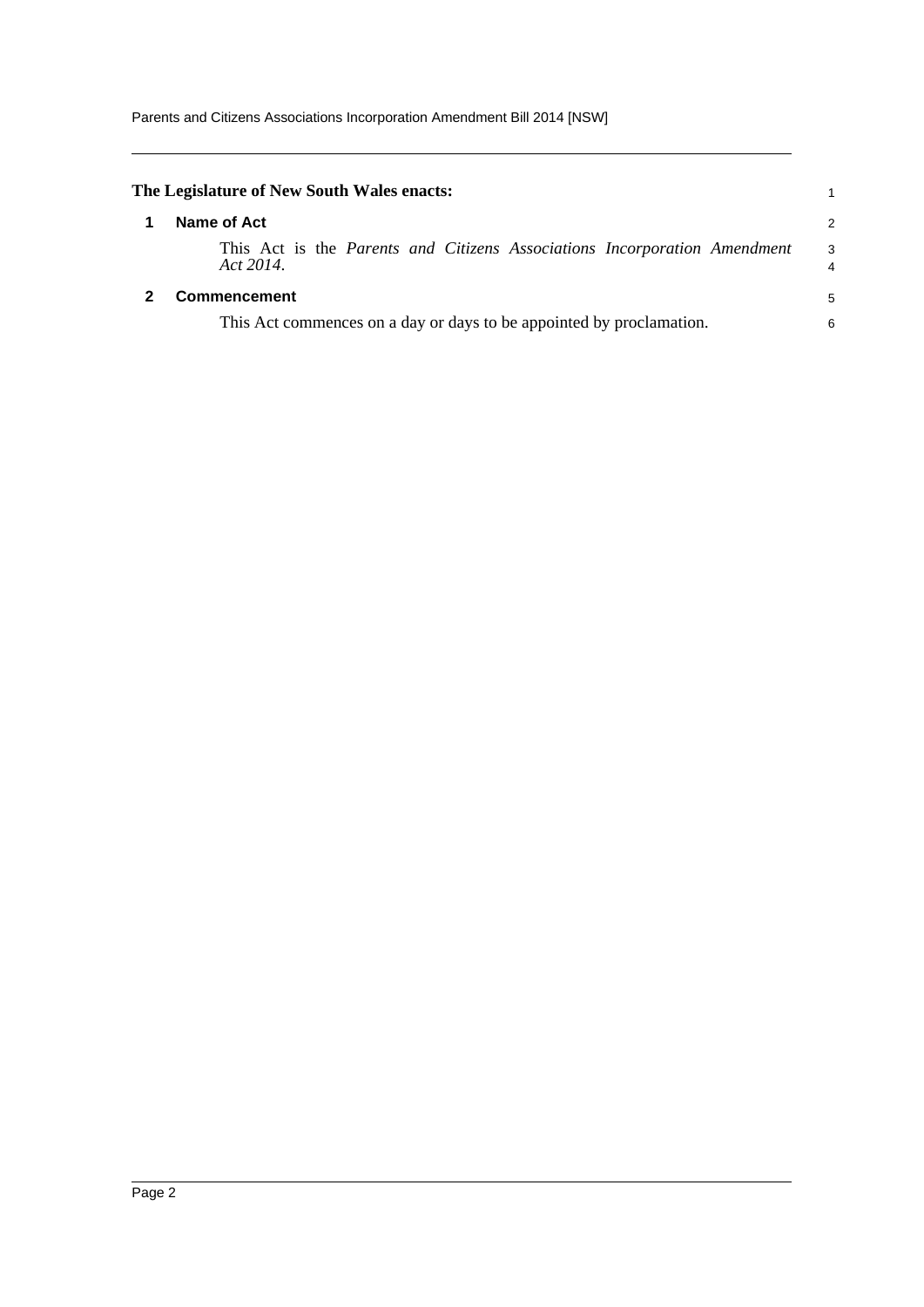<span id="page-6-0"></span>

|       | <b>Schedule 1</b> |     | <b>Amendment of Parents and Citizens Associations</b><br>Incorporation Act 1976 No 50                                                                                                     | $\mathbf{1}$<br>$\overline{2}$ |
|-------|-------------------|-----|-------------------------------------------------------------------------------------------------------------------------------------------------------------------------------------------|--------------------------------|
| $[1]$ |                   |     | Sections 2 and 3, and Part 2                                                                                                                                                              | 3                              |
|       |                   |     | Omit Part 2. Insert instead:                                                                                                                                                              | 4                              |
|       | $\mathbf{2}$      |     | <b>Object of Act</b>                                                                                                                                                                      | 5                              |
|       |                   |     | The object of this Act is to provide for matters relating to:                                                                                                                             | 6                              |
|       |                   |     | the Federation of Parents and Citizens Associations of New South<br>(a)<br>Wales (the <i>federation</i> ) continued in existence under section 4, and                                     | $\overline{7}$<br>8            |
|       |                   |     | the incorporation of parents and citizens associations, and<br>(b)                                                                                                                        | 9                              |
|       |                   |     | the election of councillors and delegates of the federation.<br>(c)                                                                                                                       | 10                             |
|       | 3                 |     | <b>Definitions</b>                                                                                                                                                                        | 11                             |
|       |                   | (1) | In this Act:                                                                                                                                                                              | 12                             |
|       |                   |     | <i>administrator</i> —see clause 2 of Schedule 2.                                                                                                                                         | 13                             |
|       |                   |     | <i>annual general meeting</i> means the annual general meeting of the federation<br>held under section 12E.                                                                               | 14<br>15                       |
|       |                   |     | <b>board</b> means the board of management of the federation.                                                                                                                             | 16                             |
|       |                   |     | <i>constitution</i> means the document, as amended from time to time in accordance<br>with this Act, declared to be the constitution of the federation under section 9.                   | 17<br>18                       |
|       |                   |     | councillor means a person holding office as a councillor elected under<br>Part 3A.                                                                                                        | 19<br>20                       |
|       |                   |     | <i>delegate</i> means a person holding office as a delegate elected under Part 3A.                                                                                                        | 21                             |
|       |                   |     | <b>Department</b> means the Department of Education and Communities.                                                                                                                      | 22                             |
|       |                   |     | <i>executive committee</i> means the executive committee of the federation.                                                                                                               | 23                             |
|       |                   |     | <i>federation</i> —see section 2 (a).                                                                                                                                                     | 24                             |
|       |                   |     | <i>function</i> includes a power, authority or duty, and <i>exercise</i> a function includes<br>perform a duty.                                                                           | 25<br>26                       |
|       |                   |     | government school means a government school established under the<br>Education Act 1990.                                                                                                  | 27<br>28                       |
|       |                   |     | <i>parent</i> of a student includes a guardian or other person having the custody or<br>care of the student.                                                                              | 29<br>30                       |
|       |                   |     | <i>parents and citizens association</i> means a parents and citizens association<br>constituted under the Education Act 1990.                                                             | 31<br>32                       |
|       |                   |     | <i>president</i> means the president of the executive committee.                                                                                                                          | 33                             |
|       |                   |     | secretary means the secretary of the executive committee.                                                                                                                                 | 34                             |
|       |                   |     | <i>transition period</i> means the period starting on the day the administrator is<br>appointed by the Minister under Schedule 2 and ending on the day that is<br>3 years after that day. | 35<br>36<br>37                 |
|       |                   | (2) | Notes included in this Act do not form part of this Act.                                                                                                                                  | 38                             |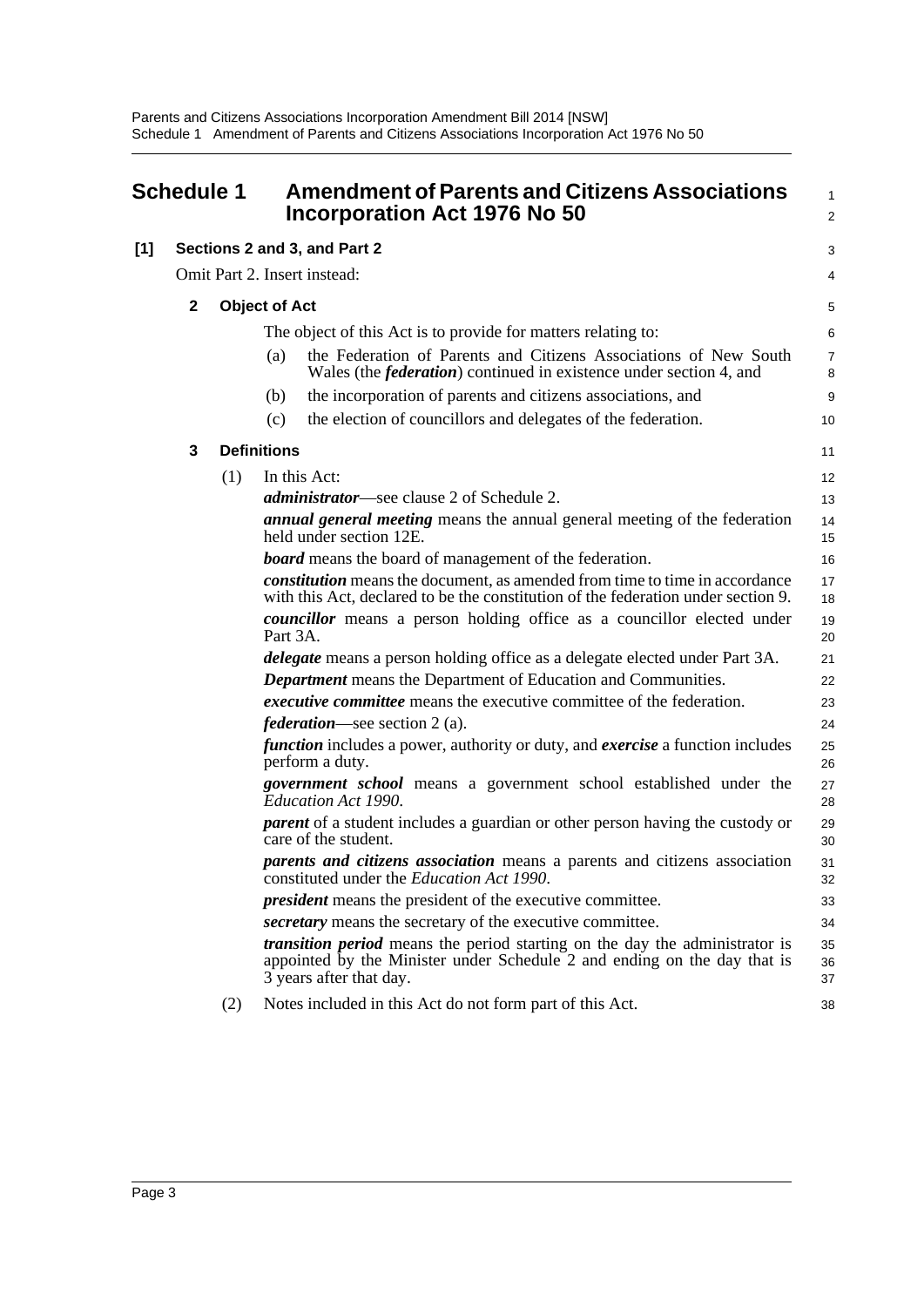| <b>Part 2</b> |                   |                   | <b>Federation of Parents and Citizens Associations of</b><br><b>New South Wales</b>                                                                                                                                                                       | 1<br>2                   |
|---------------|-------------------|-------------------|-----------------------------------------------------------------------------------------------------------------------------------------------------------------------------------------------------------------------------------------------------------|--------------------------|
|               | <b>Division 1</b> |                   | The federation and its members                                                                                                                                                                                                                            | 3                        |
| 4             | Wales             |                   | <b>Continuation of Federation of Parents and Citizens Associations of New South</b>                                                                                                                                                                       | 4<br>5                   |
|               | (1)               |                   | Without limiting section 53 of the <i>Interpretation Act 1987</i> , the former<br>corporation is continued in existence as a corporation under the corporate<br>name of Federation of Parents and Citizens Associations of New South Wales.               | 6<br>$\overline{7}$<br>8 |
|               | (2)               |                   | In this section:                                                                                                                                                                                                                                          | 9                        |
|               |                   |                   | <i>former corporation</i> means the Federation of Parents and Citizens<br>Associations of New South Wales constituted under this Act as in force before<br>the commencement of the Parents and Citizens Associations Incorporation<br>Amendment Act 2014. | 10<br>11<br>12<br>13     |
| 5             |                   |                   | <b>Status of federation</b>                                                                                                                                                                                                                               | 14                       |
|               |                   |                   | The federation is not a NSW Government agency.                                                                                                                                                                                                            | 15                       |
| 6             |                   |                   | <b>Federation's functions</b>                                                                                                                                                                                                                             | 16                       |
|               |                   |                   | The federation's functions are as follows:                                                                                                                                                                                                                | 17                       |
|               |                   | (a)               | to promote public education and facilitate community involvement in<br>public education,                                                                                                                                                                  | 18<br>19                 |
|               |                   | (b)               | to promote the interests of students, and parents of students, enrolled at<br>government schools,                                                                                                                                                         | 20<br>21                 |
|               |                   | (c)               | to co-operate with the Department, and community organisations<br>having an interest in public education, in relation to matters involving<br>public education,                                                                                           | 22<br>23<br>24           |
|               |                   | (d)               | to assist parents and citizens associations in carrying out their functions<br>or activities,                                                                                                                                                             | 25<br>26                 |
|               |                   | (e)               | other functions specified in the constitution.                                                                                                                                                                                                            | 27                       |
| 7             |                   |                   | <b>Federation's powers</b>                                                                                                                                                                                                                                | 28                       |
|               | (1)               |                   | The federation may exercise its powers subject to any express restriction on,<br>or a prohibition of, the exercise of the powers under this Act or the<br>constitution.                                                                                   | 29<br>30<br>31           |
|               | (2)               |                   | The federation cannot direct a parents and citizens association in relation to the<br>exercise of any of the association's functions or activities.                                                                                                       | 32<br>33                 |
| 8             |                   | <b>Membership</b> |                                                                                                                                                                                                                                                           | 34                       |
|               |                   |                   | The members of the federation are:                                                                                                                                                                                                                        | 35                       |
|               |                   | (a)               | the parents and citizens associations that have been admitted as<br>members of the federation in accordance with this Act and the<br>constitution, and                                                                                                    | 36<br>37<br>38           |
|               |                   | (b)               | the persons or entities admitted as members of the federation in<br>accordance with the constitution.                                                                                                                                                     | 39<br>40                 |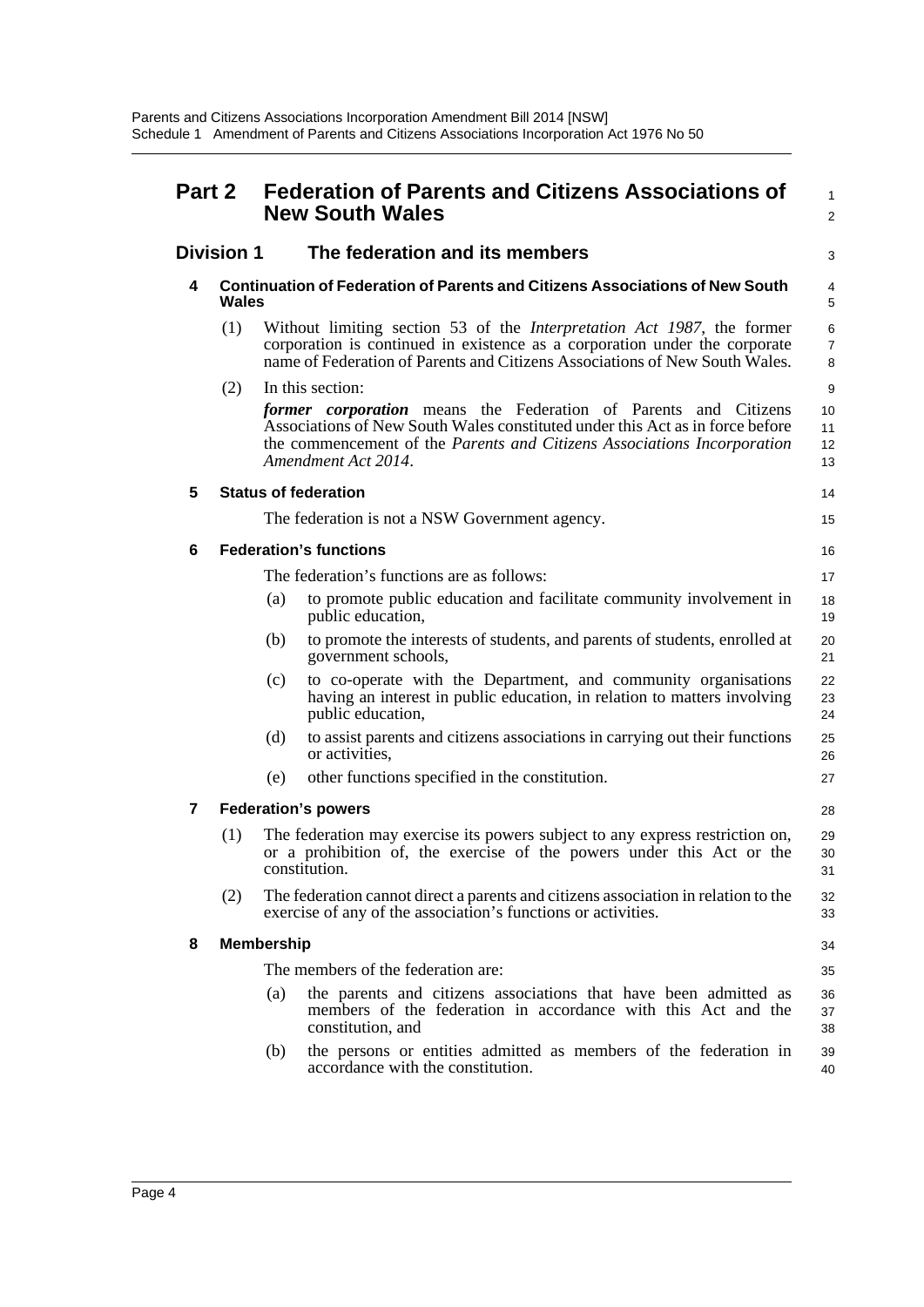### **Division 2 The constitution of the federation**

|    | <b>Division 2</b>                |     | The constitution of the federation                                                                                                                                                                                                                                  | $\mathbf{1}$         |
|----|----------------------------------|-----|---------------------------------------------------------------------------------------------------------------------------------------------------------------------------------------------------------------------------------------------------------------------|----------------------|
| 9  |                                  |     | <b>Federation's constitution</b>                                                                                                                                                                                                                                    | 2                    |
|    | (1)                              |     | The Minister may, by notice published in the Gazette, declare a document<br>prepared by or on behalf of the Minister to be the constitution of the federation.                                                                                                      | 3<br>4               |
|    | (2)                              |     | The document declared under subsection (1), as amended from time to time in<br>accordance with this Act, is the constitution of the federation.                                                                                                                     | 5<br>6               |
|    | (3)                              |     | The constitution may provide for the following matters:                                                                                                                                                                                                             | $\overline{7}$       |
|    |                                  | (a) | the admission of members of the federation,                                                                                                                                                                                                                         | 8                    |
|    |                                  | (b) | the procedures for conducting meetings and other business of the board<br>or executive committee,                                                                                                                                                                   | 9<br>10              |
|    |                                  | (c) | the procedures for electing councillors to the executive committee,                                                                                                                                                                                                 | 11                   |
|    |                                  | (d) | the terms and conditions of holding office as a member of the board or<br>executive committee,                                                                                                                                                                      | 12<br>13             |
|    |                                  | (e) | the procedures for the conduct of elections of councillors and delegates.                                                                                                                                                                                           | 14                   |
|    | (4)                              |     | The constitution may contain an express restriction on, or a prohibition of, the<br>federation's exercise of any of its powers, but the exercise of a power by the<br>federation is not invalid merely because it is contrary to the restriction or<br>prohibition. | 15<br>16<br>17<br>18 |
|    | (5)                              |     | This section does not limit the matters for which the constitution may provide.                                                                                                                                                                                     | 19                   |
| 10 | <b>Amendment of constitution</b> |     |                                                                                                                                                                                                                                                                     |                      |
|    | (1)                              |     | The board may, by resolution passed at a special meeting of the board, amend<br>the constitution.                                                                                                                                                                   | 21<br>22             |
|    | (2)                              |     | An amendment made by the board has no force or effect unless the resolution<br>is supported by at least three-quarters of the members of the board.                                                                                                                 | 23<br>24             |
|    | (3)                              |     | In this section:                                                                                                                                                                                                                                                    | 25                   |
|    |                                  |     | school day means any day other than a Saturday, a Sunday or a day that is a<br>holiday for government schools.                                                                                                                                                      | 26<br>27             |
|    |                                  |     | special meeting of the board means a meeting of the board that is held on a<br>school day and in relation to which a notice of the meeting:                                                                                                                         | 28<br>29             |
|    |                                  | (a) | includes the terms of the proposed resolution to amend the constitution,<br>and                                                                                                                                                                                     | 30<br>31             |
|    |                                  | (b) | is sent to each member of the board:                                                                                                                                                                                                                                | 32                   |
|    |                                  |     | at least 20 school days before the meeting is held, and<br>(i)                                                                                                                                                                                                      | 33                   |
|    |                                  |     | by post or email to the postal address or email address last given<br>(ii)<br>to the board by the member.                                                                                                                                                           | 34<br>35             |
|    |                                  |     | <b>Note.</b> The board cannot amend the constitution under this section until after the end of<br>the transition period. During the transition period, the Minister may amend the<br>constitution. See clause 16 of Schedule 2.                                     | 36<br>37<br>38       |
|    | <b>Division 3</b>                |     | <b>Board of management</b>                                                                                                                                                                                                                                          | 39                   |
| 11 |                                  |     | The board and its members                                                                                                                                                                                                                                           | 40                   |
|    | (1)                              |     | There is a board of management of the federation.                                                                                                                                                                                                                   | 41                   |
|    | (2)                              |     | The board consists of the councillors.                                                                                                                                                                                                                              | 42                   |

(3) Part 1 of Schedule 1 contains provisions about the procedures of the board. 43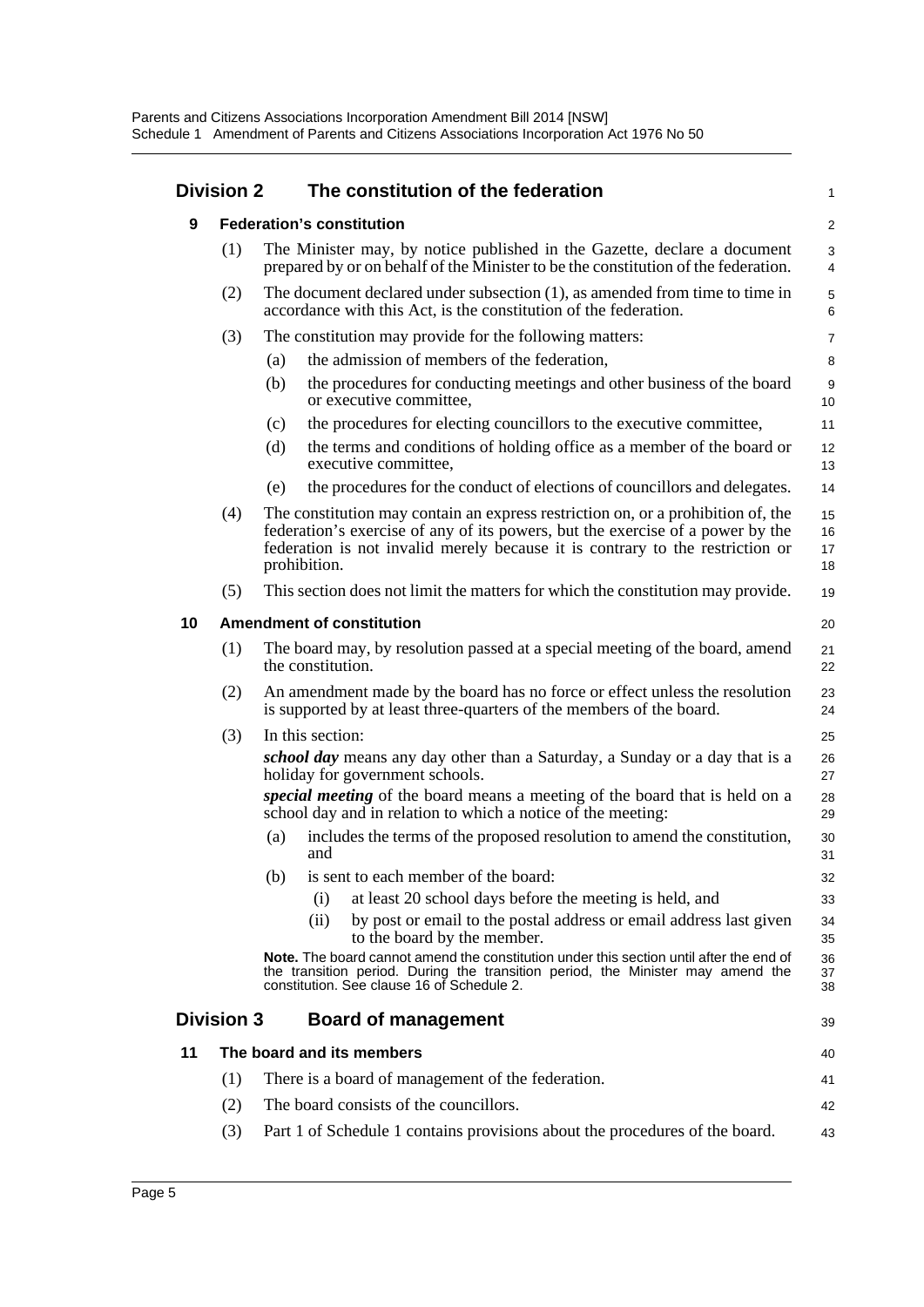Parents and Citizens Associations Incorporation Amendment Bill 2014 [NSW] Schedule 1 Amendment of Parents and Citizens Associations Incorporation Act 1976 No 50

| 12  |                   |     | <b>Functions of board</b>                                                                                                                                                                 | 1                            |
|-----|-------------------|-----|-------------------------------------------------------------------------------------------------------------------------------------------------------------------------------------------|------------------------------|
|     |                   |     | The board's functions are as follows:                                                                                                                                                     | $\overline{2}$               |
|     |                   | (a) | to advise the Department and other entities about the federation's views<br>on matters relating to public education,                                                                      | 3<br>4                       |
|     |                   | (b) | to liaise with national organisations on matters relating to public<br>education,                                                                                                         | $\mathbf 5$<br>6             |
|     |                   | (c) | to implement decisions of the federation made at the annual general<br>meeting,                                                                                                           | $\overline{7}$<br>8          |
|     |                   | (d) | to determine policies of the federation, not inconsistent with decisions<br>of the federation made at an annual general meeting, in relation to<br>matters involving public education,    | $\boldsymbol{9}$<br>10<br>11 |
|     |                   | (e) | to implement policies determined under paragraph (d).                                                                                                                                     | 12                           |
|     | <b>Division 4</b> |     | <b>Executive committee</b>                                                                                                                                                                | 13                           |
| 12A |                   |     | The executive committee and its members                                                                                                                                                   | 14                           |
|     | (1)               |     | There is an executive committee of the federation.                                                                                                                                        | 15                           |
|     | (2)               |     | The executive committee consists of not more than 7 members who are<br>councillors elected by the board in accordance with this Act and the<br>constitution.                              | 16<br>17<br>18               |
|     | (3)               |     | The board must appoint 1 of its members as the president, and 1 of its members<br>as the secretary, of the executive committee.                                                           | 19<br>20                     |
|     | (4)               |     | The other members of the executive committee hold the offices, if any,<br>provided for under the constitution.                                                                            | 21<br>22                     |
|     | (5)               |     | Part 2 of Schedule 1 contains provisions about the membership and procedures<br>of the executive committee.                                                                               | 23<br>24                     |
| 12B |                   |     | Role of executive committee                                                                                                                                                               | 25                           |
|     | (1)               |     | The executive committee is responsible for the day to day management of the<br>federation.                                                                                                | 26<br>27                     |
|     | (2)               |     | Without limiting subsection (1), the executive committee has the<br>responsibilities specified in the constitution.                                                                       | 28<br>29                     |
| 12C |                   |     | <b>Election of members</b>                                                                                                                                                                | 30                           |
|     |                   |     | The board is to elect the members of the executive committee as soon as<br>practicable after the end of each election conducted under Part 3A.                                            | 31<br>32                     |
| 12D |                   |     | <b>Duration of membership</b>                                                                                                                                                             | 33                           |
|     | (1)               |     | A member of the executive committee holds office until the day the<br>councillors and delegates are next elected under Part 3A, unless the office of<br>the member sooner becomes vacant. | 34<br>35<br>36               |
|     | (2)               |     | A councillor may be elected as a member of the executive committee more<br>than once.                                                                                                     | 37<br>38                     |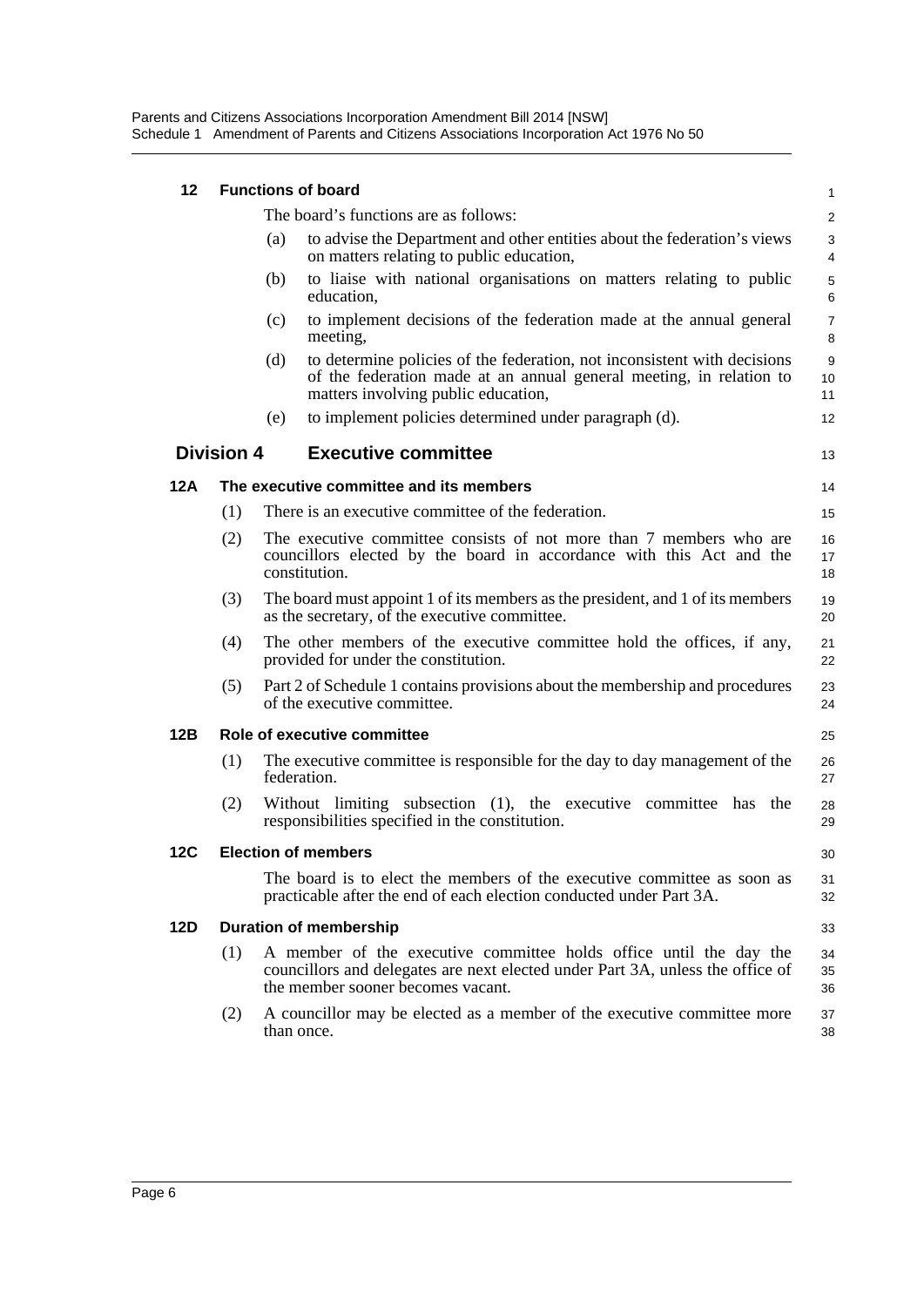|            | <b>Division 5</b>             | Annual general meeting of federation                                                                                                                                                                                       |                          |  |  |
|------------|-------------------------------|----------------------------------------------------------------------------------------------------------------------------------------------------------------------------------------------------------------------------|--------------------------|--|--|
| <b>12E</b> |                               | Annual general meeting                                                                                                                                                                                                     | $\overline{2}$           |  |  |
|            | (1)                           | The federation is to hold an annual general meeting at the place and time<br>determined by the executive committee.                                                                                                        | 3<br>4                   |  |  |
|            | (2)                           | The purpose of the annual general meeting is to determine the federation's<br>policies and decide matters relating to the implementation of the federation's<br>policies and other activities conducted by the federation. | 5<br>6<br>$\overline{7}$ |  |  |
|            | (3)                           | The procedure for the calling of the annual general meeting and for the<br>conduct of business at the meeting is, subject to this Act and the constitution,<br>to be as determined by the executive committee.             | 8<br>9<br>10             |  |  |
| 12F        |                               | Attendance and voting at annual general meeting                                                                                                                                                                            | 11                       |  |  |
|            | (1)                           | The following persons are eligible to attend the annual general meeting:                                                                                                                                                   | 12                       |  |  |
|            |                               | the councillors,<br>(a)                                                                                                                                                                                                    | 13                       |  |  |
|            |                               | the delegates,<br>(b)                                                                                                                                                                                                      | 14                       |  |  |
|            |                               | other persons determined by the board or permitted to attend the<br>(c)<br>meeting under the constitution.                                                                                                                 | 15<br>16                 |  |  |
|            | (2)                           | Only the councillors and delegates are entitled to vote on a motion at the<br>annual general meeting.                                                                                                                      | 17<br>18                 |  |  |
|            | (3)                           | The president (or, in the absence of the president, a council or or delegate<br>elected to chair the meeting by the other councillors and delegates present) is<br>to preside at the annual general meeting.               | 19<br>20<br>21           |  |  |
|            | (4)                           | The person presiding has a deliberative vote and, in the event of an equality of<br>votes, has a second or casting vote.                                                                                                   | 22<br>23                 |  |  |
|            | (5)                           | The quorum for an annual general meeting is a majority of councillors and<br>delegates for the time being.                                                                                                                 | 24<br>25                 |  |  |
|            | (6)                           | A decision supported by a majority of the votes cast at an annual general<br>meeting at which a quorum is present is a decision of the federation.                                                                         | 26<br>27                 |  |  |
|            | <b>Division 6</b>             | <b>Miscellaneous</b>                                                                                                                                                                                                       | 28                       |  |  |
| <b>12G</b> | <b>Execution of documents</b> |                                                                                                                                                                                                                            |                          |  |  |
|            | (1)                           | The federation may execute a document without using its seal if the document<br>is signed by the president and secretary.                                                                                                  | 30<br>31                 |  |  |
|            | (2)                           | The federation may execute a document with its seal if the seal is fixed to the<br>document and the fixing of the seal is witnessed by at least 2 members of the<br>executive committee.                                   | 32<br>33<br>34           |  |  |
|            | (3)                           | The federation may execute a document as a deed if the document is expressed<br>to be executed as a deed and is executed in accordance with subsection (1)<br>or $(2)$ .                                                   | 35<br>36<br>37           |  |  |
|            | (4)                           | This section does not limit the ways in which the federation may execute a<br>document, including a deed.                                                                                                                  | 38<br>39                 |  |  |
|            | (5)                           | This section does not authorise the federation to execute a document contrary<br>to its constitution.                                                                                                                      | 40<br>41                 |  |  |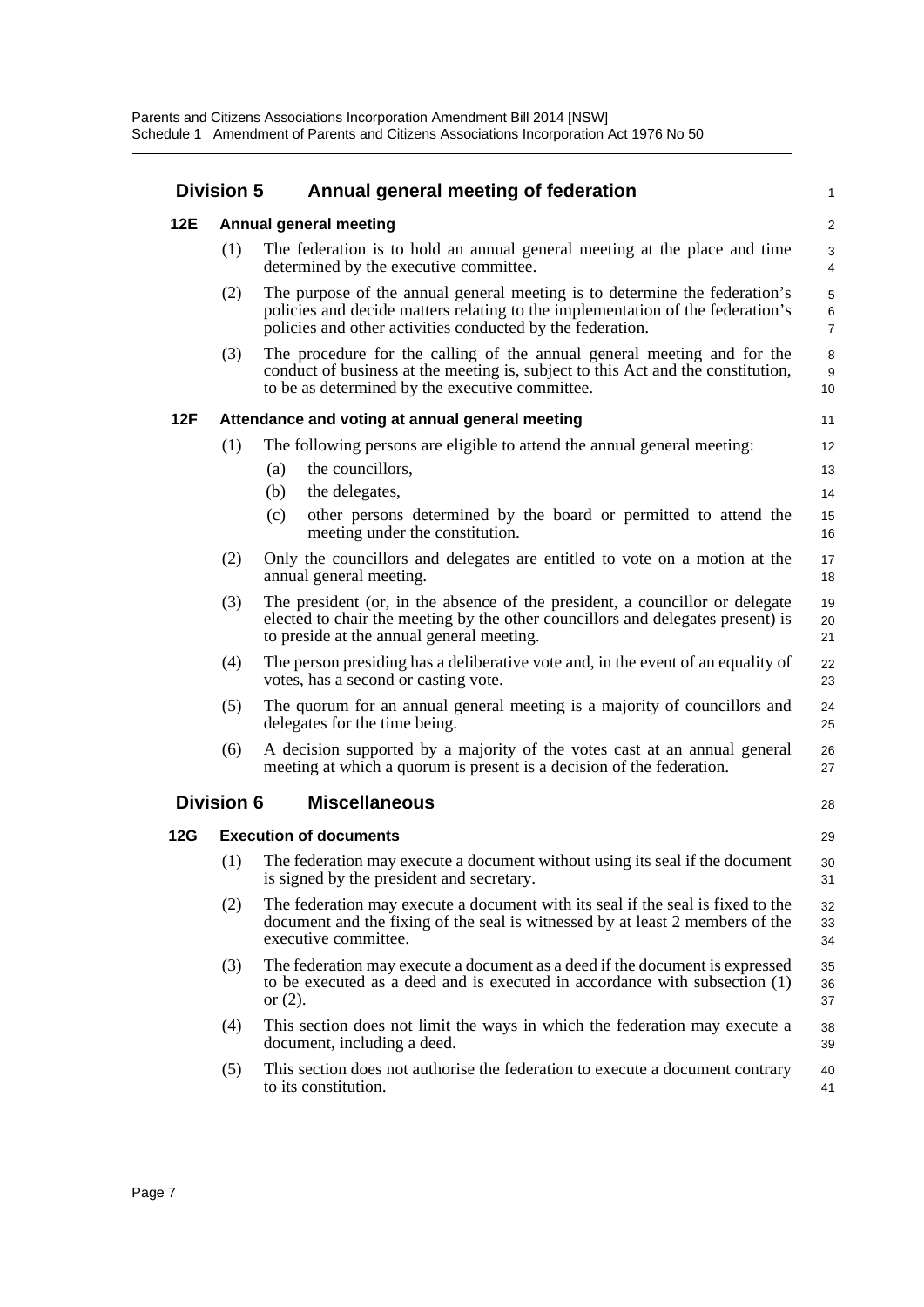|     | 12H |                    |          | <b>Service of documents</b>                                                                                                                                                                                                                                                                                                                                                                                                                             | $\mathbf{1}$                     |
|-----|-----|--------------------|----------|---------------------------------------------------------------------------------------------------------------------------------------------------------------------------------------------------------------------------------------------------------------------------------------------------------------------------------------------------------------------------------------------------------------------------------------------------------|----------------------------------|
|     |     | (1)                |          | A document addressed to the federation may be served on the federation:                                                                                                                                                                                                                                                                                                                                                                                 | $\overline{c}$                   |
|     |     |                    | (a)      | by leaving it at, or sending it by post to, the address of the federation's<br>official office, or                                                                                                                                                                                                                                                                                                                                                      | $\ensuremath{\mathsf{3}}$<br>4   |
|     |     |                    | (b)      | by delivering copies of it personally to the president or secretary, or to<br>each of 2 other members of the executive committee, or                                                                                                                                                                                                                                                                                                                    | $\mathbf 5$<br>6                 |
|     |     |                    | (c)      | in another way provided for under the constitution.                                                                                                                                                                                                                                                                                                                                                                                                     | $\overline{7}$                   |
|     |     | (2)                |          | For the purposes of this section, the address of the federation's official office<br>includes the address last notified to the Secretary of the Department by the<br>federation under this Act.                                                                                                                                                                                                                                                         | 8<br>9<br>10                     |
|     |     | (3)                |          | Nothing in this section affects the operation of any provision of a law or the<br>rules of court authorising a document to be served on the federation or a person<br>in any other way.                                                                                                                                                                                                                                                                 | 11<br>12<br>13                   |
|     | 12I |                    |          | <b>Personal liability</b>                                                                                                                                                                                                                                                                                                                                                                                                                               | 14                               |
|     |     |                    |          | A matter or thing done or omitted to be done by the board or executive<br>committee, a member of the board or executive committee or a person acting<br>under the direction of the board or executive committee does not, if the matter<br>or thing was done or omitted to be done in good faith for the purpose of<br>executing this or any other Act, subject a member or a person so acting<br>personally to any action, liability, claim or demand. | 15<br>16<br>17<br>18<br>19<br>20 |
|     | 12J |                    |          | <b>Change of address</b>                                                                                                                                                                                                                                                                                                                                                                                                                                | 21                               |
|     |     |                    | address. | The secretary must, within 14 days after the federation changes the address of<br>its official office, give the Secretary of the Department notice of the new                                                                                                                                                                                                                                                                                           | 22<br>23<br>24                   |
|     | 12K |                    |          | <b>Publication of constitution</b>                                                                                                                                                                                                                                                                                                                                                                                                                      | 25                               |
|     |     |                    |          | The president must ensure a copy of the constitution is available on the<br>federation's website.                                                                                                                                                                                                                                                                                                                                                       | 26<br>27                         |
| [2] |     |                    |          | Section 13 Incorporation of parents and citizens associations                                                                                                                                                                                                                                                                                                                                                                                           | 28                               |
|     |     |                    |          | Omit "constituted under the Education Reform Act 1990" from section 13 (1).                                                                                                                                                                                                                                                                                                                                                                             | 29                               |
| [3] |     |                    |          | Section 15 Rules of incorporated associations                                                                                                                                                                                                                                                                                                                                                                                                           | 30                               |
|     |     |                    |          | Omit "Education Reform Act 1990" from section 15 (1).                                                                                                                                                                                                                                                                                                                                                                                                   | 31                               |
|     |     |                    |          | Insert instead "Education Act 1990".                                                                                                                                                                                                                                                                                                                                                                                                                    | 32                               |
| [4] |     |                    |          | Section 17 Incorporated associations to be members of federation                                                                                                                                                                                                                                                                                                                                                                                        | 33                               |
|     |     | under this Act".   |          | Omit "Federation of Parents and Citizens Associations of New South Wales constituted                                                                                                                                                                                                                                                                                                                                                                    | 34<br>35                         |
|     |     |                    |          | Insert instead "federation".                                                                                                                                                                                                                                                                                                                                                                                                                            | 36                               |
| [5] |     | Sections 19 and 21 |          |                                                                                                                                                                                                                                                                                                                                                                                                                                                         | 37                               |
|     |     |                    |          | Omit "Federation of Parents and Citizens Associations of New South Wales constituted<br>under this Act" wherever occurring in sections $19(1)$ and $21(1)(b)$ .                                                                                                                                                                                                                                                                                         | 38<br>39                         |
|     |     |                    |          | Insert instead "federation".                                                                                                                                                                                                                                                                                                                                                                                                                            | 40                               |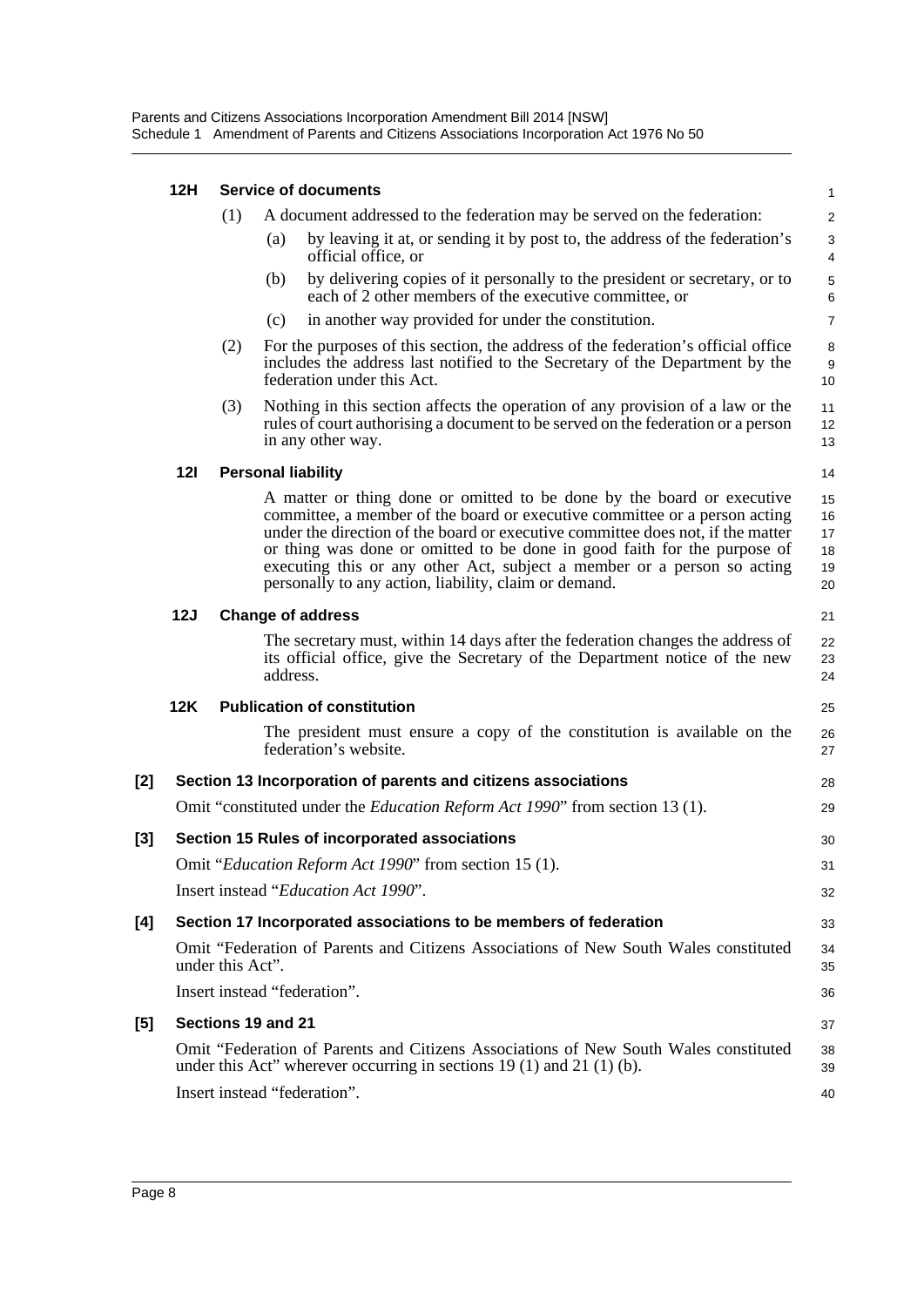Parents and Citizens Associations Incorporation Amendment Bill 2014 [NSW] Schedule 1 Amendment of Parents and Citizens Associations Incorporation Act 1976 No 50

| [6] |         |                   | <b>Section 19 Public liability insurance</b>                                                                                                                                                                                                                                               | $\mathbf{1}$         |
|-----|---------|-------------------|--------------------------------------------------------------------------------------------------------------------------------------------------------------------------------------------------------------------------------------------------------------------------------------------|----------------------|
|     |         | section $19(2)$ . | Omit "\$2,000,000" from the definition of <i>approved public liability insurance</i> in                                                                                                                                                                                                    | 2<br>3               |
|     |         |                   | Insert instead "\$20,000,000".                                                                                                                                                                                                                                                             | 4                    |
| [7] | Part 3A |                   |                                                                                                                                                                                                                                                                                            | 5                    |
|     |         |                   | Insert after section 23:                                                                                                                                                                                                                                                                   | 6                    |
|     |         |                   | Part 3A Election of councillors and delegates                                                                                                                                                                                                                                              | 7                    |
|     |         | <b>Division 1</b> | <b>Preliminary</b>                                                                                                                                                                                                                                                                         | 8                    |
|     | 23A     |                   | <b>Purpose of Part</b>                                                                                                                                                                                                                                                                     | 9                    |
|     |         |                   | The purpose of this Part is to provide for matters relating to the election of<br>councillors and delegates.<br>Note. Councillors are members of the board and may attend and vote at the annual<br>general meeting of the federation. Delegates may attend and vote at the annual general | 10<br>11<br>12<br>13 |
|     |         |                   | meeting.                                                                                                                                                                                                                                                                                   | 14                   |
|     | 23B     |                   | <b>Definitions</b>                                                                                                                                                                                                                                                                         | 15                   |
|     |         |                   | In this Part:                                                                                                                                                                                                                                                                              | 16                   |
|     |         |                   | <i>election</i> means an election of councillors and delegates under this Part.                                                                                                                                                                                                            | 17                   |
|     |         |                   | <i>electoral commissioner</i> means the electoral commissioner for New South<br>Wales appointed under the Parliamentary Electorates and Elections Act 1912.                                                                                                                                | 18<br>19             |
|     |         |                   | <i>electorate—see section</i> $23C(1)$ .                                                                                                                                                                                                                                                   | 20                   |
|     |         |                   | <i>school</i> means a government school.                                                                                                                                                                                                                                                   | 21                   |
|     | 23C     |                   | <b>Meaning of "electorate"</b>                                                                                                                                                                                                                                                             | 22                   |
|     |         | (1)               | An <i>electorate</i> consists of:                                                                                                                                                                                                                                                          | 23                   |
|     |         |                   | except as provided by paragraph (b), all the schools comprising a group<br>(a)<br>of schools as shown on the document called Federation Electoral Areas<br>published by the Department, or                                                                                                 | 24<br>25<br>26       |
|     |         |                   | all the schools specified in the constitution as comprising an electorate<br>(b)<br>for the purposes of this Act.                                                                                                                                                                          | 27<br>28             |
|     |         | (2)               | The constitution cannot specify schools as comprising an electorate for the<br>purposes of this Act until after the end of the transition period.                                                                                                                                          | 29<br>30             |
|     |         | (3)               | While the electorates comprise a group of schools as shown on the document<br>referred to in subsection $(1)$ $(a)$ , the Secretary of the Department must ensure<br>a copy of the document is available on the Department's website.                                                      | 31<br>32<br>33       |
|     |         | (4)               | If the constitution specifies the schools that comprise an electorate, the<br>president must ensure that the details of the electorates are available on the<br>federation's website.                                                                                                      | 34<br>35<br>36       |
|     |         | <b>Division 2</b> | <b>Elections</b>                                                                                                                                                                                                                                                                           | 37                   |
|     | 23D     |                   | <b>Conduct of elections-general</b>                                                                                                                                                                                                                                                        | 38                   |
|     |         | (1)               | Each election is to be administered by:                                                                                                                                                                                                                                                    | 39                   |
|     |         |                   | the person prescribed by the regulations, or<br>(a)                                                                                                                                                                                                                                        | 40                   |
|     |         |                   |                                                                                                                                                                                                                                                                                            |                      |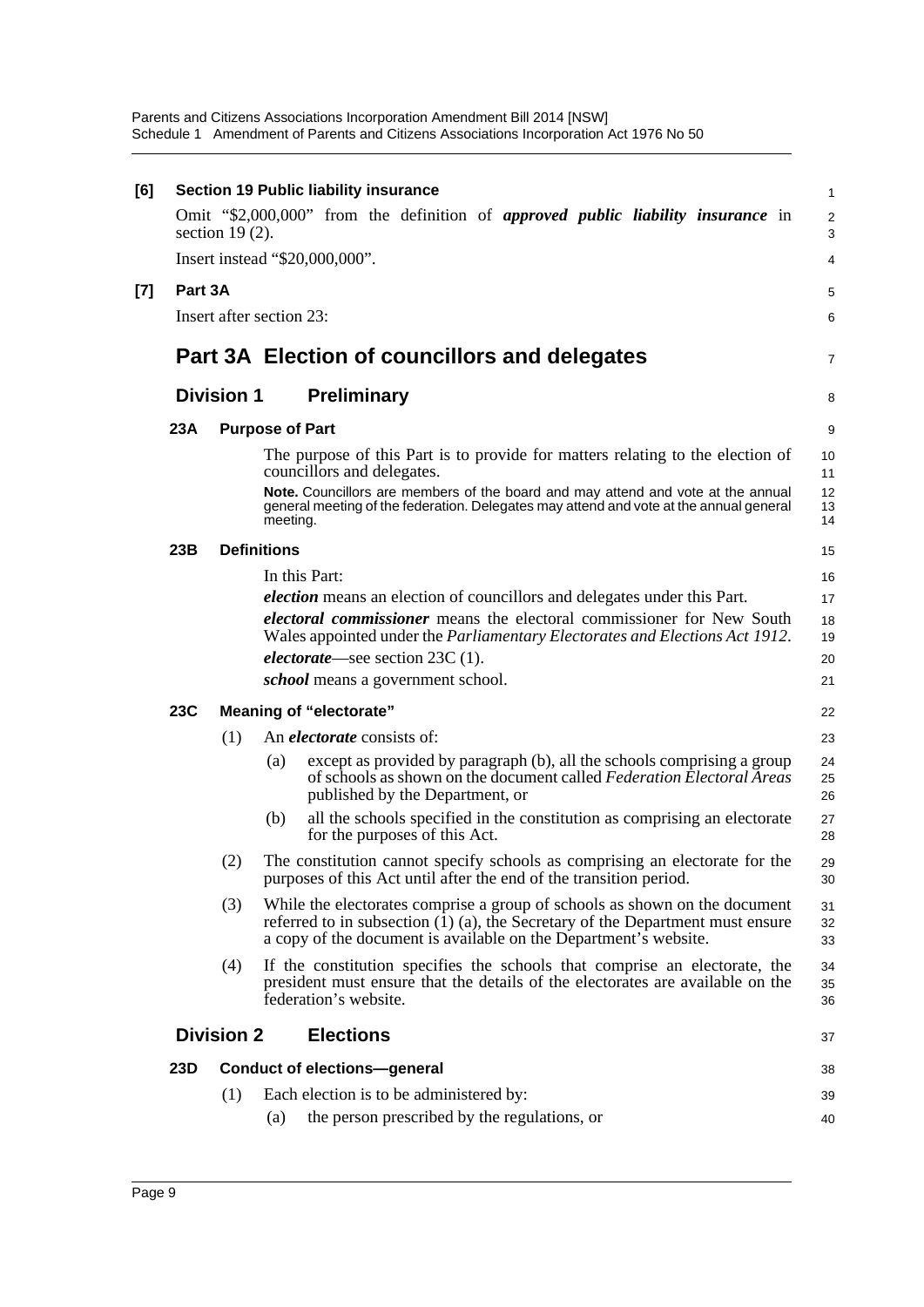|            |     | if a person is not prescribed under paragraph (a)—the electoral<br>(b)<br>commissioner.                                                                                                                                                                                                       | $\mathbf{1}$<br>$\overline{2}$ |
|------------|-----|-----------------------------------------------------------------------------------------------------------------------------------------------------------------------------------------------------------------------------------------------------------------------------------------------|--------------------------------|
|            | (2) | The person administering an election is the returning officer at the election.                                                                                                                                                                                                                | 3                              |
|            | (3) | If the electoral commissioner is the returning officer at an election, the<br>electoral commissioner may delegate to any staff of the office of the New<br>South Wales Electoral Commission any of the commissioner's functions as<br>returning officer, other than this power of delegation. | 4<br>5<br>6<br>$\overline{7}$  |
|            | (4) | Subject to this Act, an election is to be conducted in accordance with the<br>procedures under the constitution.                                                                                                                                                                              | 8<br>9                         |
| 23E        |     | Requirements relating to electorates and representation                                                                                                                                                                                                                                       | 10 <sup>10</sup>               |
|            | (1) | There are 16 electorates for the purpose of an election.                                                                                                                                                                                                                                      | 11                             |
|            | (2) | Each school must be in an electorate and cannot be in more than 1 electorate.                                                                                                                                                                                                                 | 12                             |
|            | (3) | One councillor and 2 delegates are to be elected for each electorate.                                                                                                                                                                                                                         | 13                             |
| 23F        |     | When election to be held                                                                                                                                                                                                                                                                      | 14                             |
|            |     | An election is to be held:                                                                                                                                                                                                                                                                    | 15                             |
|            |     | within the period prescribed by the regulations, or<br>(a)                                                                                                                                                                                                                                    | 16                             |
|            |     | if a period is not prescribed under paragraph (a)—at least every 2 years.<br>(b)                                                                                                                                                                                                              | 17                             |
| 23G        |     | <b>Eligibility of councillors and delegates</b>                                                                                                                                                                                                                                               | 18                             |
|            | (1) | A person is eligible to be elected as a councillor or delegate for an electorate<br>only if the person is:                                                                                                                                                                                    | 19<br>20                       |
|            |     | a parent of a student enrolled at a school in the electorate, and<br>(a)                                                                                                                                                                                                                      | 21                             |
|            |     | a member of a parents and citizens association of a school in the<br>(b)<br>electorate.                                                                                                                                                                                                       | 22<br>23                       |
|            | (2) | A person's term of office as a councillor or delegate does not end merely<br>because the councillor or delegate is no longer a person referred to in<br>subsection $(1)$ .                                                                                                                    | 24<br>25<br>26                 |
| 23H        |     | Voting for councillors and delegates                                                                                                                                                                                                                                                          | 27                             |
|            | (1) | Each parents and citizens association of a school in an electorate may vote in<br>an election for the councillor and delegates for the electorate.                                                                                                                                            | 28<br>29                       |
|            | (2) | Each parents and citizens association of a school in an electorate may cast<br>1 vote for each councillor and 1 vote for each delegate for the electorate.                                                                                                                                    | 30<br>31                       |
|            | (3) | To determine the vote of the parents and citizens association of a school under<br>this section, an individual is eligible to vote only if the individual is:                                                                                                                                 | 32<br>33                       |
|            |     | (a)<br>a parent of a student enrolled at the school, and                                                                                                                                                                                                                                      | 34                             |
|            |     | a member of the parents and citizens association.<br>(b)                                                                                                                                                                                                                                      | 35                             |
|            | (4) | The procedures for the conduct of a vote of the parents and citizens association<br>are the procedures decided by the association.                                                                                                                                                            | 36<br>37                       |
| <b>231</b> |     | Role of councillor and delegate                                                                                                                                                                                                                                                               | 38                             |
|            | (1) | A councillor represents the councillor's electorate on the board and at the<br>annual general meeting of the federation.                                                                                                                                                                      | 39<br>40                       |
|            | (2) | Each delegate represents the delegate's electorate at the annual general<br>meeting of the federation.                                                                                                                                                                                        | 41<br>42                       |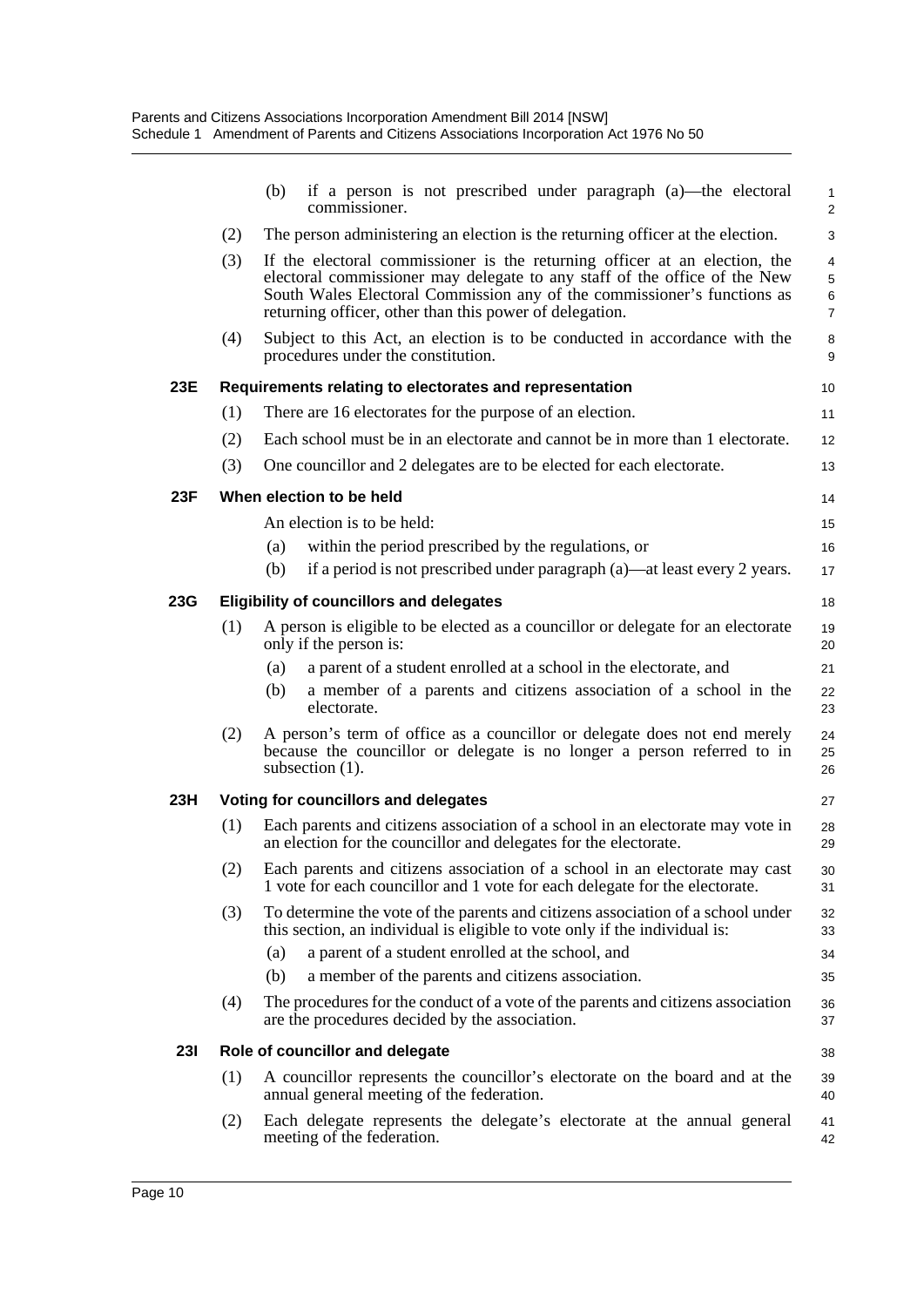| <b>23J</b> | Term of office of councillor and delegate |                         |                                                                                                                                                                                                                                                                     |                               |  |  |
|------------|-------------------------------------------|-------------------------|---------------------------------------------------------------------------------------------------------------------------------------------------------------------------------------------------------------------------------------------------------------------|-------------------------------|--|--|
|            | (1)                                       |                         | A councillor or delegate holds office from the day the councillor or delegate is<br>elected under this Part until the day the councillors and delegates are next<br>elected under this Part, unless the councillor's or delegate's office sooner<br>becomes vacant. | $\overline{2}$<br>3<br>4<br>5 |  |  |
|            | (2)                                       |                         | A person may be elected as a councillor or delegate more than once.                                                                                                                                                                                                 | 6                             |  |  |
| 23K        |                                           |                         | Vacancy in office of councillor or delegate                                                                                                                                                                                                                         | $\overline{7}$                |  |  |
|            |                                           | delegate:               | The office of a councillor or delegate becomes vacant if the councillor or                                                                                                                                                                                          | 8<br>9                        |  |  |
|            |                                           | (a)                     | dies, or                                                                                                                                                                                                                                                            | 10                            |  |  |
|            |                                           | (b)                     | completes a term of office and is not re-elected, or                                                                                                                                                                                                                | 11                            |  |  |
|            |                                           | (c)                     | resigns the office by instrument in writing addressed to the board, or                                                                                                                                                                                              | 12                            |  |  |
|            |                                           | (d)                     | becomes a mentally incapacitated person, or                                                                                                                                                                                                                         | 13                            |  |  |
|            |                                           | (e)                     | was not eligible to be elected under this Part as a councillor or delegate<br>and the board gives the councillor or delegate written notice that the<br>office is vacated because he or she was not eligible to be elected.                                         | 14<br>15<br>16                |  |  |
| 23L        |                                           |                         | Filling vacancy in office of councillor or delegate                                                                                                                                                                                                                 | 17                            |  |  |
|            | (1)                                       |                         | If the office of a councillor or delegate becomes vacant (otherwise than by the<br>expiration of a term of office), a person is, subject to this Act, to be appointed<br>to fill the vacancy in accordance with the procedures under the constitution.              | 18<br>19<br>20                |  |  |
|            | (2)                                       |                         | A councillor or delegate appointed under subsection (1):                                                                                                                                                                                                            | 21                            |  |  |
|            |                                           | (a)                     | must be a person who is eligible under this Part to be elected as a<br>councillor or delegate for the electorate in which the vacancy has<br>occurred, and                                                                                                          | 22<br>23<br>24                |  |  |
|            |                                           | (b)                     | holds office as a councillor or delegate during the unexpired term of the<br>vacated office.                                                                                                                                                                        | 25<br>26                      |  |  |
| <b>23M</b> |                                           |                         | Appointment of councillor or delegate                                                                                                                                                                                                                               | 27                            |  |  |
|            | (1)                                       |                         | This section applies if, at an election, a person is not elected as the councillor<br>or a delegate for an electorate.                                                                                                                                              | 28<br>29                      |  |  |
|            | (2)                                       |                         | A person who is eligible to be elected as the councillor or a delegate for the<br>electorate may be appointed as the councillor or a delegate in accordance with<br>the constitution.                                                                               | 30<br>31<br>32                |  |  |
|            | (3)                                       |                         | A person who is appointed as the council or or a delegate under this section is<br>taken to have been elected as the councillor or delegate under this Part on the<br>day the person is appointed.                                                                  | 33<br>34<br>35                |  |  |
|            | <b>Division 3</b>                         |                         | <b>Miscellaneous</b>                                                                                                                                                                                                                                                | 36                            |  |  |
| <b>23N</b> |                                           | <b>Cost of election</b> |                                                                                                                                                                                                                                                                     | 37                            |  |  |
|            |                                           |                         | The cost of conducting an election is payable by the federation.                                                                                                                                                                                                    | 38                            |  |  |
| <b>230</b> |                                           | <b>Regulations</b>      |                                                                                                                                                                                                                                                                     | 39                            |  |  |
|            | (1)                                       | election.               | The regulations may make provision for or with respect to the conduct of an                                                                                                                                                                                         | 40<br>41                      |  |  |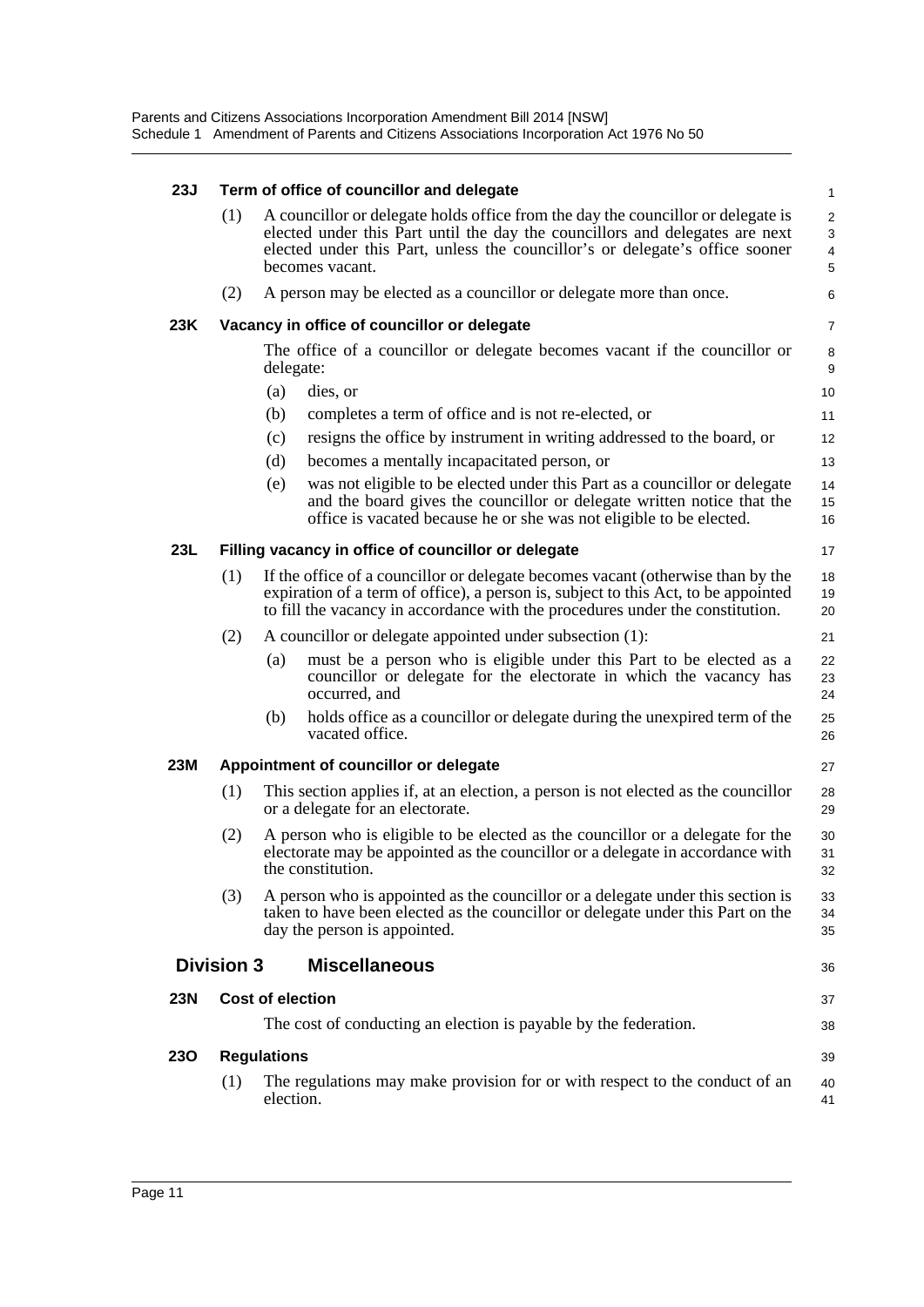|     |              | (2)               | Without limiting subsection (1), the regulations may provide for requirements<br>of the electoral commissioner relating to the conduct of an election.                                                                                                                                                            | 1<br>$\overline{a}$  |
|-----|--------------|-------------------|-------------------------------------------------------------------------------------------------------------------------------------------------------------------------------------------------------------------------------------------------------------------------------------------------------------------|----------------------|
| [8] |              |                   | Sections 23P and 23Q                                                                                                                                                                                                                                                                                              | 3                    |
|     |              |                   | Insert in Part 4 before section 24:                                                                                                                                                                                                                                                                               | 4                    |
|     | 23P          |                   | <b>Delegation</b>                                                                                                                                                                                                                                                                                                 | 5                    |
|     |              |                   | The Minister may delegate the exercise of any function of the Minister under<br>this Act (other than this power of delegation) to:                                                                                                                                                                                | 6<br>7               |
|     |              |                   | the Secretary of the Department, or<br>(a)                                                                                                                                                                                                                                                                        | 8                    |
|     |              |                   | another employee of the Department who is a Public Service senior<br>(b)<br>executive within the meaning of the Government Sector Employment<br>Act 2013.                                                                                                                                                         | 9<br>10<br>11        |
|     | 23Q          |                   | Act prevails over constitution                                                                                                                                                                                                                                                                                    | 12                   |
|     |              |                   | This Act prevails to the extent of any inconsistency between this Act and the<br>constitution.                                                                                                                                                                                                                    | 13<br>14             |
| [9] |              |                   | Schedules 1 and 2                                                                                                                                                                                                                                                                                                 | 15                   |
|     |              |                   | Insert after section 24:                                                                                                                                                                                                                                                                                          | 16                   |
|     |              | <b>Schedule 1</b> | Provisions relating to board and executive<br>committee                                                                                                                                                                                                                                                           | 17<br>18             |
|     |              |                   | (Sections 11 (3) and 12A (5))                                                                                                                                                                                                                                                                                     | 19                   |
|     | Part 1       |                   | The board                                                                                                                                                                                                                                                                                                         | 20                   |
|     | 1            |                   | <b>General procedure</b>                                                                                                                                                                                                                                                                                          | 21                   |
|     |              | (1)               | The procedure for the calling of meetings of the board and for the conduct of<br>business at those meetings is, subject to this Act and the constitution, to be as<br>determined by the board.                                                                                                                    | 22<br>23<br>24       |
|     |              | (2)               | The board must hold a meeting of the board at least once every 2 months.                                                                                                                                                                                                                                          | 25                   |
|     | $\mathbf{2}$ | Quorum            |                                                                                                                                                                                                                                                                                                                   | 26                   |
|     |              |                   | The quorum for a meeting of the board is a majority of its members for the time<br>being.                                                                                                                                                                                                                         | 27<br>28             |
|     | 3            |                   | <b>Presiding member</b>                                                                                                                                                                                                                                                                                           | 29                   |
|     |              | (1)               | The president (or, in the absence of the president, a person elected by the<br>members of the board who are present at a meeting of the board) is to preside<br>at a meeting of the board.                                                                                                                        | 30<br>31<br>32       |
|     |              | (2)               | The presiding member has a deliberative vote and, in the event of an equality<br>of votes, has a second or casting vote.                                                                                                                                                                                          | 33<br>34             |
|     | 4            | Voting            |                                                                                                                                                                                                                                                                                                                   | 35                   |
|     |              | (1)               | A decision supported by a majority of the votes cast at a meeting of the board<br>at which a quorum is present is the decision of the federation, other than to the<br>extent the decision is inconsistent with this Act, the constitution or a decision<br>of the federation made at its annual general meeting. | 36<br>37<br>38<br>39 |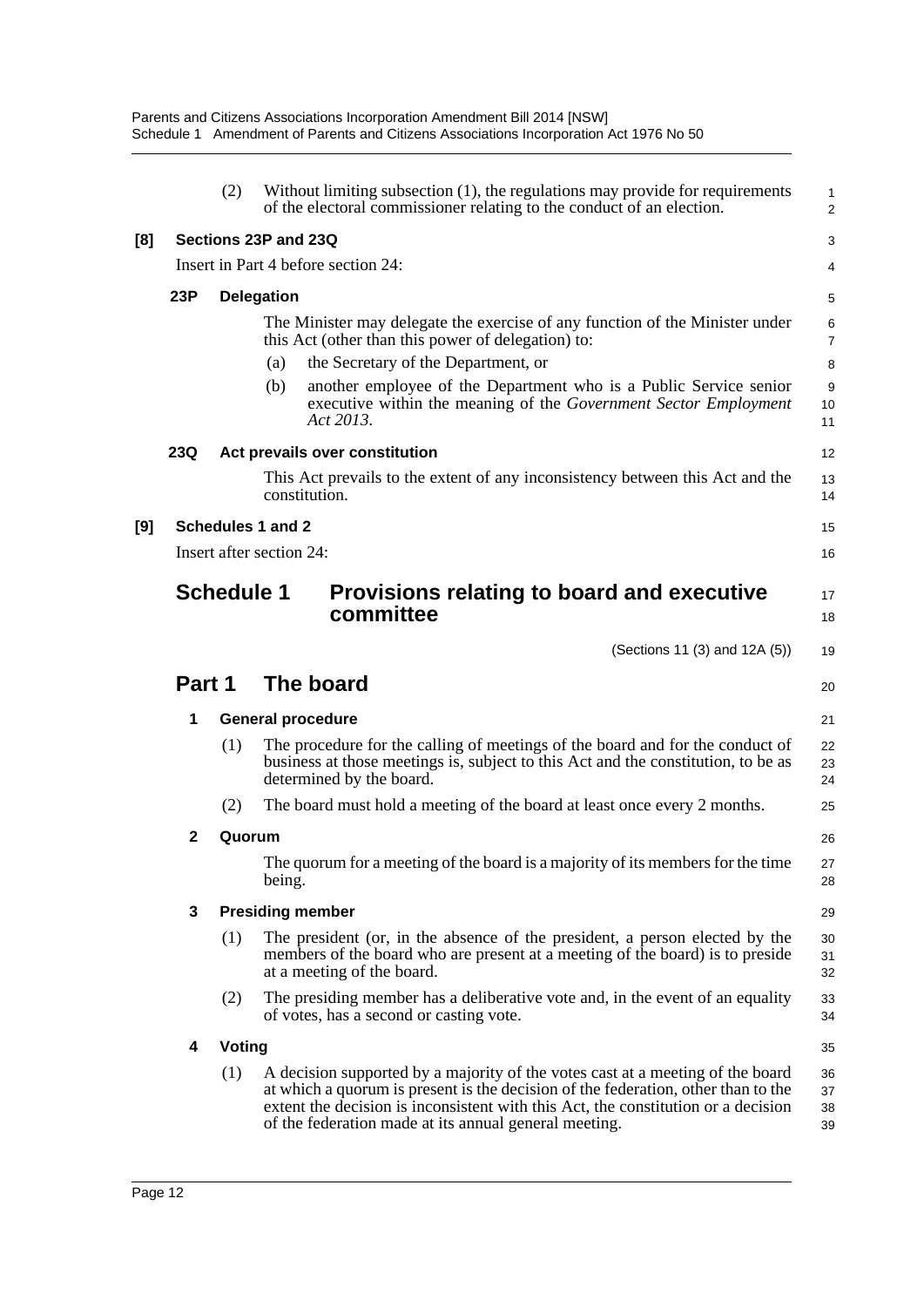|        | (2)                                                      | Subclause (1) is subject to section 10.                                                                                                                                                                                                                                                        | $\mathbf{1}$                     |  |
|--------|----------------------------------------------------------|------------------------------------------------------------------------------------------------------------------------------------------------------------------------------------------------------------------------------------------------------------------------------------------------|----------------------------------|--|
| 5      | Transaction of business outside meetings or by telephone |                                                                                                                                                                                                                                                                                                |                                  |  |
|        | (1)                                                      | The board may, if it thinks fit, transact any of its business by the circulation of<br>papers among all the members of the board for the time being, and a resolution<br>in writing approved in writing by a majority of those members is taken to be a<br>decision of the board.              | 3<br>4<br>5<br>6                 |  |
|        | (2)                                                      | The board may, if it thinks fit, transact any of its business at a meeting at which<br>members (or some members) participate by telephone, closed-circuit<br>television or other means, but only if any member who speaks on a matter<br>before the meeting can be heard by the other members. | $\overline{7}$<br>8<br>9<br>10   |  |
|        | (3)                                                      | For the purposes of:                                                                                                                                                                                                                                                                           | 11                               |  |
|        |                                                          | (a)<br>the approval of a resolution under subclause $(1)$ , or                                                                                                                                                                                                                                 | $12 \overline{ }$                |  |
|        |                                                          | (b)<br>a meeting held in accordance with subclause (2),                                                                                                                                                                                                                                        | 13                               |  |
|        |                                                          | the president and each member have the same voting rights as they have at an<br>ordinary meeting of the board.                                                                                                                                                                                 | 14<br>15                         |  |
|        | (4)                                                      | A resolution approved under subclause (1) is, subject to this Act, to be<br>recorded in the minutes of the meetings of the board.                                                                                                                                                              | 16<br>17                         |  |
|        | (5)                                                      | Papers may be circulated among the members for the purposes of<br>subclause (1) by facsimile, email or other transmission of the information in<br>the papers concerned.                                                                                                                       | 18<br>19<br>20                   |  |
|        | (6)                                                      | Subclause (1) is subject to section 10.                                                                                                                                                                                                                                                        | 21                               |  |
| 6      | <b>First meeting</b>                                     |                                                                                                                                                                                                                                                                                                |                                  |  |
|        |                                                          | The administrator may call the first meeting of the board in such manner as the<br>administrator thinks fit.                                                                                                                                                                                   | 23<br>24                         |  |
|        |                                                          |                                                                                                                                                                                                                                                                                                |                                  |  |
| 7      |                                                          | <b>Allowances</b>                                                                                                                                                                                                                                                                              | 25                               |  |
|        |                                                          | A councillor is entitled to be paid allowances, in accordance with the<br>constitution, for the reimbursement of costs incurred by the councillor in his<br>or her capacity as a member of the board.                                                                                          | 26<br>27<br>28                   |  |
| Part 2 |                                                          | The executive committee                                                                                                                                                                                                                                                                        |                                  |  |
| 8      |                                                          | <b>Terms of office</b>                                                                                                                                                                                                                                                                         | 29<br>30                         |  |
|        | (1)                                                      | A member of the executive committee holds office on the terms not provided<br>for in this Act that are specified in the constitution.                                                                                                                                                          | 31<br>32                         |  |
|        | (2)                                                      | A member of the executive committee is entitled to be paid allowances, in<br>accordance with the constitution, for the reimbursement of costs incurred by<br>the member in his or her capacity as a member.                                                                                    |                                  |  |
| 9      |                                                          | Vacancy in office of member                                                                                                                                                                                                                                                                    |                                  |  |
|        |                                                          | The office of a member of the executive committee becomes vacant if the<br>member:                                                                                                                                                                                                             | 33<br>34<br>35<br>36<br>37<br>38 |  |
|        |                                                          | (a)<br>ceases to be a councillor, or                                                                                                                                                                                                                                                           | 39                               |  |
|        |                                                          | completes a term of office and is not re-elected by the board, or<br>(b)<br>resigns the office by instrument in writing addressed to the board, or                                                                                                                                             | 40                               |  |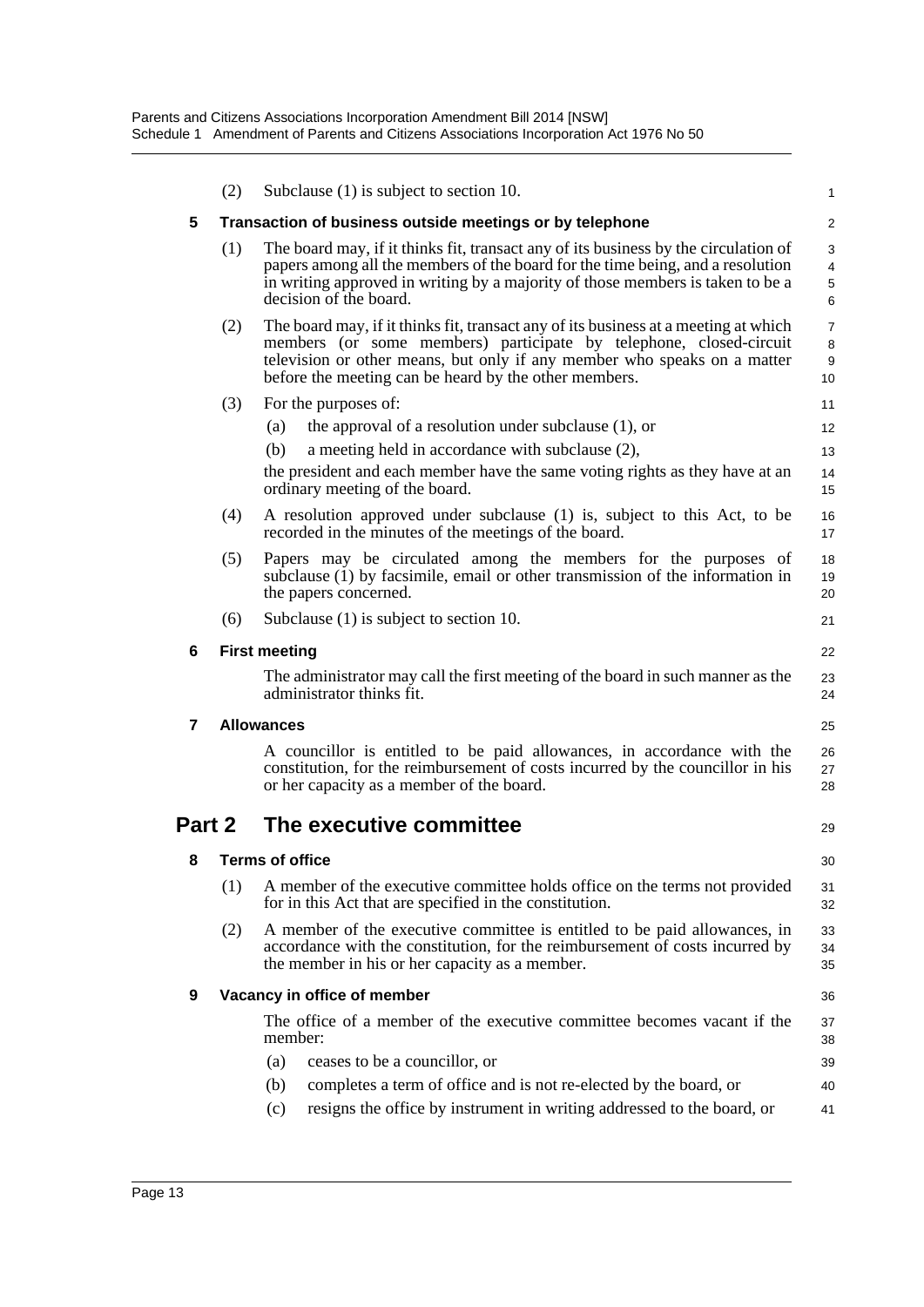|    |                                | (d)      | is absent from 3 consecutive meetings of the executive committee of<br>which reasonable notice has been given to the member personally or by<br>post, except on leave granted by the board or unless the member is<br>excused by the board for having been absent from those meetings, or                              | 1<br>$\overline{\mathbf{c}}$<br>3<br>4 |  |
|----|--------------------------------|----------|------------------------------------------------------------------------------------------------------------------------------------------------------------------------------------------------------------------------------------------------------------------------------------------------------------------------|----------------------------------------|--|
|    |                                | (e)      | is removed from office in accordance with the constitution.                                                                                                                                                                                                                                                            | 5                                      |  |
| 10 |                                |          | President, secretary and other office holders                                                                                                                                                                                                                                                                          | 6                                      |  |
|    | (1)                            |          | The president, secretary or other office holder of the executive committee<br>vacates the person's office if he or she:                                                                                                                                                                                                | 7<br>8                                 |  |
|    |                                | (a)      | is removed from office by the board, or                                                                                                                                                                                                                                                                                | 9                                      |  |
|    |                                | (b)      | resigns the office by instrument in writing addressed to the board, or                                                                                                                                                                                                                                                 | 10                                     |  |
|    |                                | (c)      | ceases to be a member of the executive committee.                                                                                                                                                                                                                                                                      | 11                                     |  |
|    | (2)                            |          | The board may remove the president, secretary or other office holder from<br>office at a meeting of the board if written notice of the resolution to remove<br>the office holder from office has been given to each member of the board at<br>least 1 month before the meeting is held.                                | 12<br>13<br>14<br>15                   |  |
| 11 |                                |          | Filling of vacancy in office of member                                                                                                                                                                                                                                                                                 | 16                                     |  |
|    |                                |          | If the office of a member of the executive committee becomes vacant<br>(otherwise than by the expiration of the term of office), the board is to appoint<br>a councillor to fill the vacancy.                                                                                                                          | 17<br>18<br>19                         |  |
| 12 | <b>General procedure</b><br>20 |          |                                                                                                                                                                                                                                                                                                                        |                                        |  |
|    |                                |          | The procedure for the calling of meetings of the executive committee and for<br>the conduct of business at those meetings is, subject to this Act and the<br>constitution, to be as determined by the committee.                                                                                                       | 21<br>22<br>23                         |  |
| 13 | Quorum                         |          |                                                                                                                                                                                                                                                                                                                        |                                        |  |
|    |                                |          | The quorum for a meeting of the executive committee is a majority of its<br>members for the time being.                                                                                                                                                                                                                | 25<br>26                               |  |
| 14 | <b>Presiding member</b>        |          |                                                                                                                                                                                                                                                                                                                        |                                        |  |
|    | (1)                            |          | The president (or, in the absence of the president, a person elected by the<br>members of the executive committee who are present at a meeting of the<br>committee) is to preside at a meeting of the committee.                                                                                                       | 28<br>29<br>30                         |  |
|    | (2)                            |          | The presiding member has a deliberative vote and, in the event of an equality<br>of votes, has a second or casting vote.                                                                                                                                                                                               | 31<br>32                               |  |
| 15 | Voting                         |          |                                                                                                                                                                                                                                                                                                                        |                                        |  |
|    |                                | meeting. | A decision supported by a majority of the votes cast at a meeting of the<br>executive committee at which a quorum is present is the decision of the<br>federation, other than to the extent the decision is inconsistent with this Act,<br>the constitution or a decision of the federation made at its annual general | 34<br>35<br>36<br>37<br>38             |  |
| 16 |                                |          | Transaction of business outside meetings or by telephone                                                                                                                                                                                                                                                               | 39                                     |  |
|    | (1)                            |          | The executive committee may, if it thinks fit, transact any of its business by<br>the circulation of papers among all the members of the committee for the time<br>being, and a resolution in writing approved in writing by a majority of those<br>members is taken to be a decision of the committee.                | 40<br>41<br>42<br>43                   |  |
|    |                                |          |                                                                                                                                                                                                                                                                                                                        |                                        |  |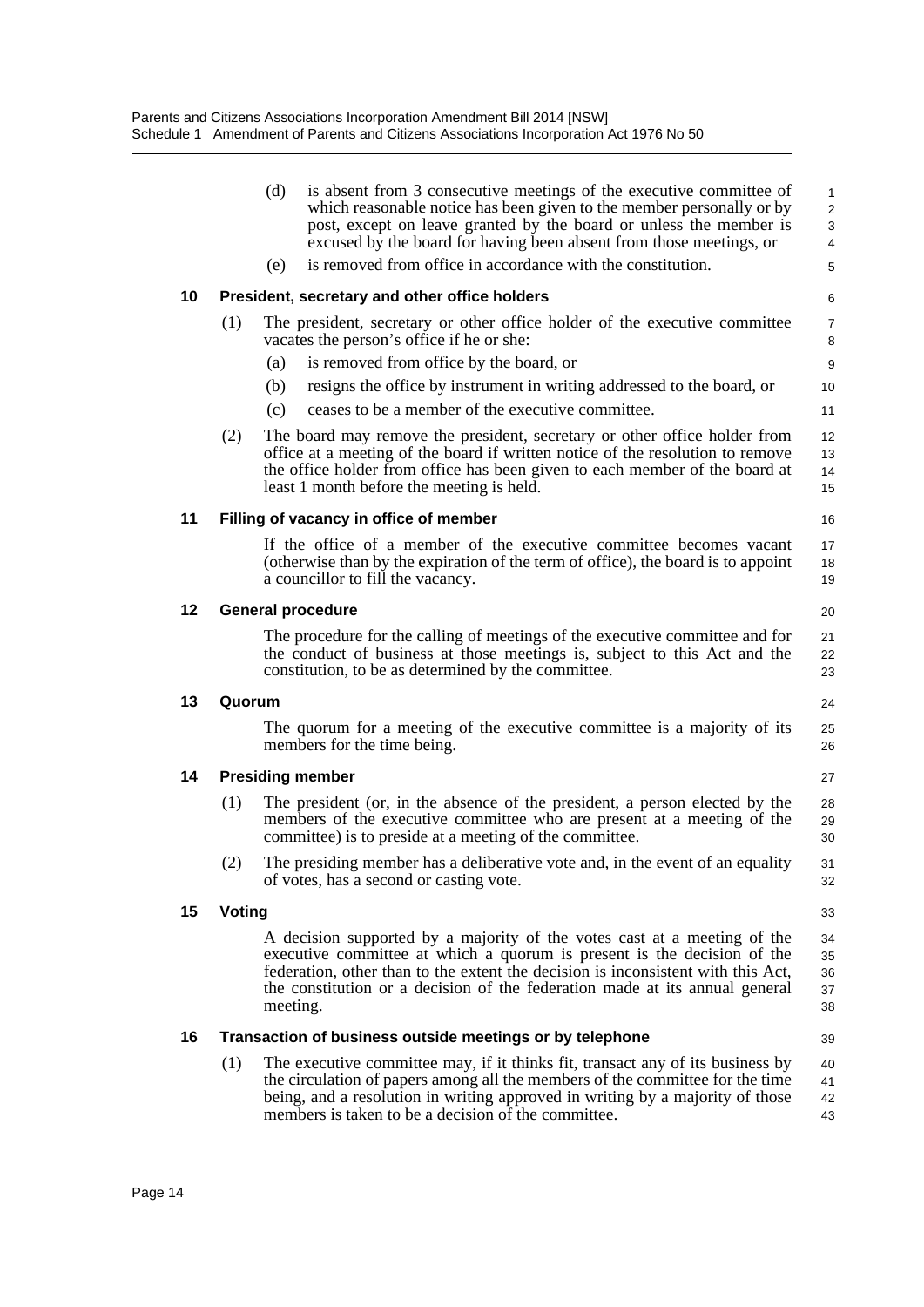|               | (2)               | The executive committee may, if it thinks fit, transact any of its business at a<br>meeting at which members (or some members) participate by telephone,<br>closed-circuit television or other means, but only if any member who speaks<br>on a matter before the meeting can be heard by the other members. | $\mathbf{1}$<br>2<br>3<br>4 |  |
|---------------|-------------------|--------------------------------------------------------------------------------------------------------------------------------------------------------------------------------------------------------------------------------------------------------------------------------------------------------------|-----------------------------|--|
|               | (3)               | For the purposes of:                                                                                                                                                                                                                                                                                         | 5                           |  |
|               |                   | the approval of a resolution under subclause $(1)$ , or<br>(a)                                                                                                                                                                                                                                               | 6                           |  |
|               |                   | (b)<br>a meeting held in accordance with subclause (2),                                                                                                                                                                                                                                                      | $\overline{7}$              |  |
|               |                   | the president and each member have the same voting rights as they have at an<br>ordinary meeting of the executive committee.                                                                                                                                                                                 | 8<br>9                      |  |
|               | (4)               | A resolution approved under subclause (1) is, subject to this Act, to be<br>recorded in the minutes of the meetings of the executive committee.                                                                                                                                                              | 10<br>11                    |  |
|               | (5)               | Papers may be circulated among the members for the purposes of<br>subclause (1) by facsimile, email or other transmission of the information in<br>the papers concerned.                                                                                                                                     | 12<br>13<br>14              |  |
|               | <b>Schedule 2</b> | Savings, transitional and other provisions                                                                                                                                                                                                                                                                   | 15                          |  |
| Part 1        |                   | General                                                                                                                                                                                                                                                                                                      | 16                          |  |
| 1             |                   | <b>Regulations</b>                                                                                                                                                                                                                                                                                           | 17                          |  |
|               | (1)               | The regulations may contain provisions of a savings or transitional nature<br>consequent on the enactment of the Parents and Citizens Associations<br><i>Incorporation Amendment Act 2014</i> or any other Act that amends this Act.                                                                         | 18<br>19<br>20              |  |
|               | (2)               | Any such provision may, if the regulations so provide, take effect from the<br>date of commencement of the Act concerned.                                                                                                                                                                                    | 21<br>22                    |  |
|               | (3)               | To the extent to which any such provision takes effect from a date that is<br>earlier than the date of its publication on the NSW legislation website, the<br>provision does not operate so as:                                                                                                              | 23<br>24<br>25              |  |
|               |                   | to affect, in a manner prejudicial to any person (other than the State or<br>(a)<br>an authority of the State), the rights of that person existing before the<br>date of its publication, or                                                                                                                 | 26<br>27<br>28              |  |
|               |                   | to impose liabilities on any person (other than the State or an authority<br>(b)<br>of the State) in respect of anything done or omitted to be done before the<br>date of its publication.                                                                                                                   | 29<br>30<br>31              |  |
| <b>Part 2</b> |                   | Provisions consequent on enactment of the<br><b>Parents and Citizens Associations Incorporation</b><br><b>Amendment Act 2014</b>                                                                                                                                                                             |                             |  |
|               | <b>Division 1</b> | <b>Preliminary</b>                                                                                                                                                                                                                                                                                           | 35                          |  |
| 2             |                   | <b>Definitions</b>                                                                                                                                                                                                                                                                                           | 36                          |  |
|               |                   | In this Part:                                                                                                                                                                                                                                                                                                | 37                          |  |
|               |                   | <i>administration day</i> means the day the administrator of the federation is<br>appointed by the Minister.<br><i>administration period</i> —see clause 3 (2).                                                                                                                                              | 38<br>39<br>40              |  |
|               |                   |                                                                                                                                                                                                                                                                                                              |                             |  |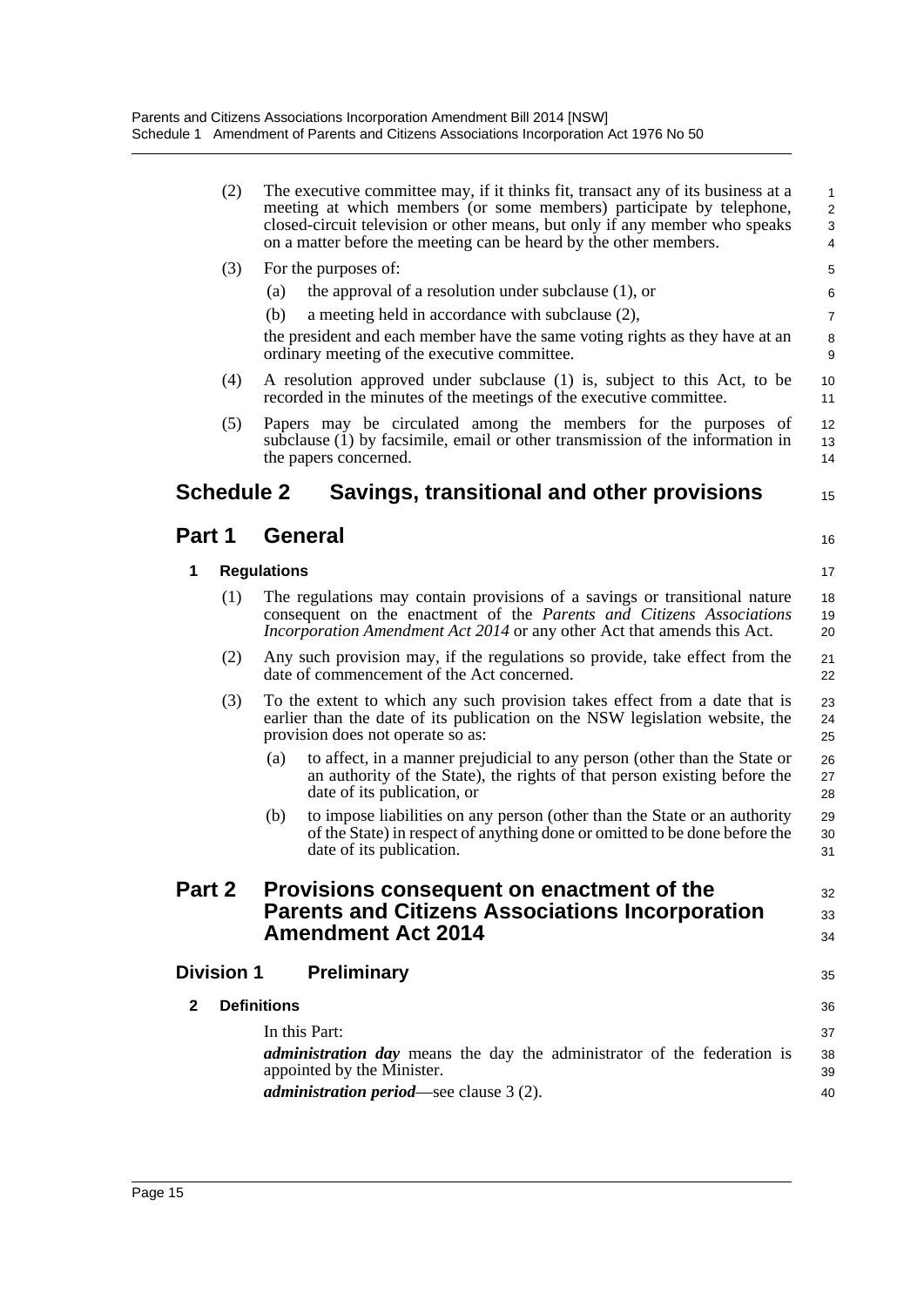|   |                                           |           | <i>administrator</i> means the person appointed as the administrator of the<br>federation under this Part.                                                                                                  | 1<br>2              |  |  |
|---|-------------------------------------------|-----------|-------------------------------------------------------------------------------------------------------------------------------------------------------------------------------------------------------------|---------------------|--|--|
|   |                                           |           | <i>former corporation—see section</i> $4(2)$ .                                                                                                                                                              | 3                   |  |  |
|   | <b>Division 2</b>                         |           | <b>Administrator</b>                                                                                                                                                                                        | 4                   |  |  |
| 3 | <b>Appointment of administrator</b>       |           |                                                                                                                                                                                                             | 5                   |  |  |
|   | (1)                                       |           | The Minister may, by notice published in the Gazette, appoint a person as the<br>administrator of the federation.                                                                                           | 6<br>$\overline{7}$ |  |  |
|   | (2)                                       |           | Subject to this Act, the administrator holds office for the period (the<br><i>administration period</i> ) provided for in the administrator's instrument of<br>appointment.                                 | 8<br>9<br>10        |  |  |
|   | (3)                                       |           | The period referred to in subclause (2) must not be more than 12 months.                                                                                                                                    | 11                  |  |  |
| 4 |                                           |           | Legal status and functions of administrator                                                                                                                                                                 | 12                  |  |  |
|   | (1)                                       |           | The administrator is taken to be the federation for all purposes under this Act<br>during the administration period.                                                                                        | 13<br>14            |  |  |
|   | (2)                                       |           | The administrator has and may exercise all the functions of the federation, the<br>board and the executive committee.                                                                                       | 15<br>16            |  |  |
|   | (3)                                       |           | Also, the administrator has the following functions:                                                                                                                                                        | 17                  |  |  |
|   |                                           | (a)       | to assist in conducting the first election of councillors and delegates,                                                                                                                                    | 18                  |  |  |
|   |                                           | (b)       | to assist the first councillors to elect office holders of the executive<br>committee,                                                                                                                      | 19<br>20            |  |  |
|   |                                           | (c)       | the functions<br>specified in the administrator's instrument<br>appointment,                                                                                                                                | of<br>21<br>22      |  |  |
|   |                                           | (d)       | the functions the Minister, by written notice given to the administrator,<br>confers on the administrator for the purpose of exercising or carrying<br>out his or her other functions and responsibilities. | 23<br>24<br>25      |  |  |
|   | (4)                                       |           | Without limiting this clause, the administrator acting alone may execute a<br>document, or execute a document as a deed, of the federation during the<br>administration period.                             | 26<br>27<br>28      |  |  |
|   | (5)                                       | clause 6. | Subclauses $(2)$ – $(4)$ apply subject to the terms and conditions on which the<br>administrator holds office and any direction given to the administrator under                                            | 29<br>30<br>31      |  |  |
| 5 | Terms and conditions of appointment<br>32 |           |                                                                                                                                                                                                             |                     |  |  |
|   | (1)                                       |           | The administrator may be paid the remuneration and allowances decided by<br>the Minister.                                                                                                                   | 33<br>34            |  |  |
|   | (2)                                       |           | The administrator holds office on the terms and conditions, not provided by<br>this Act, that are decided by the Minister.                                                                                  | 35<br>36            |  |  |
| 6 |                                           |           | <b>Directions of Minister</b>                                                                                                                                                                               | 37                  |  |  |
|   | (1)                                       |           | The Minister may give the administrator a written direction about the exercise<br>of the administrator's functions or the carrying out of the administrator's<br>responsibilities.                          | 38<br>39<br>40      |  |  |
|   | (2)                                       |           | The administrator must comply with a direction given under subclause (1).                                                                                                                                   | 41                  |  |  |
|   |                                           |           |                                                                                                                                                                                                             |                     |  |  |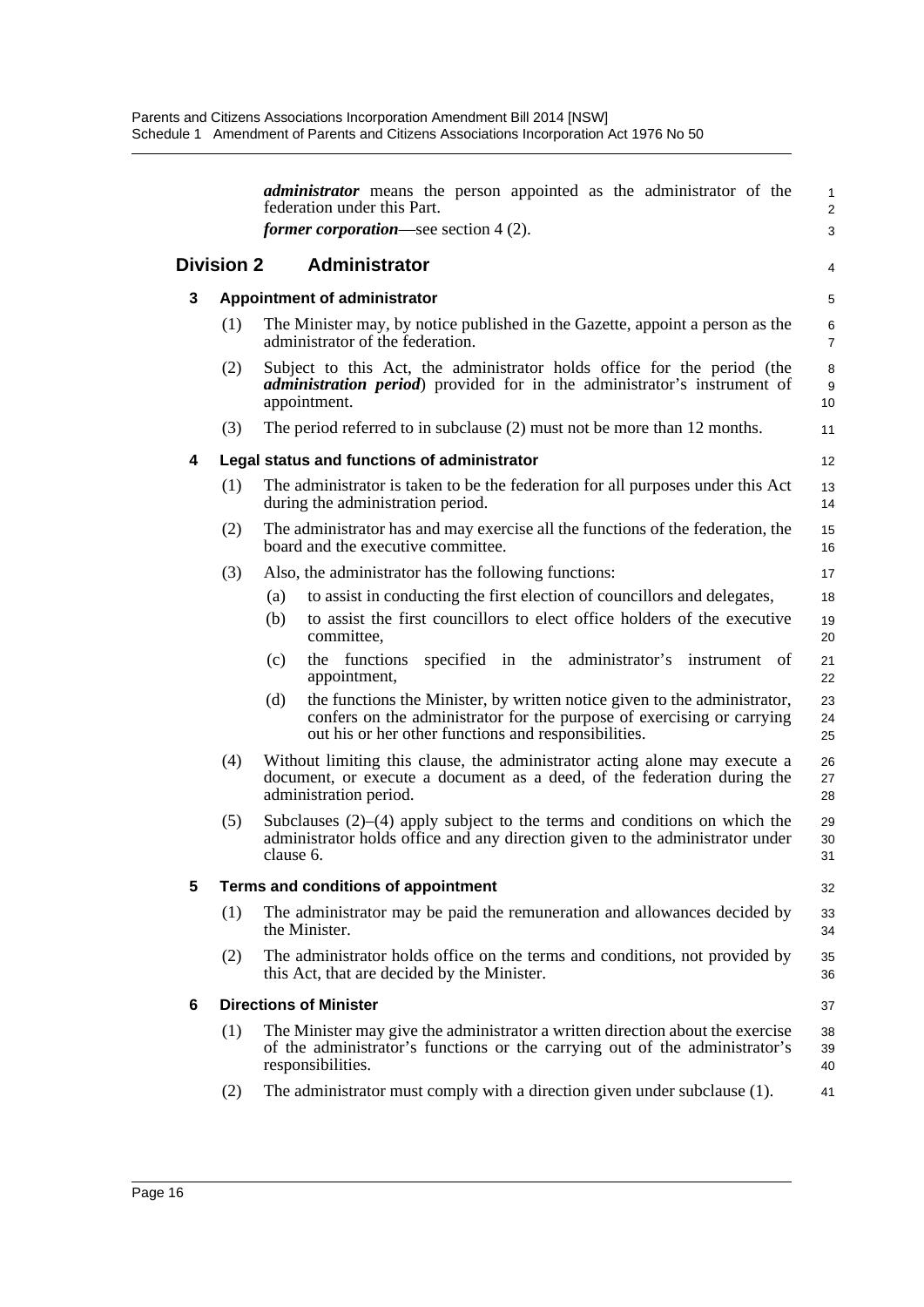Parents and Citizens Associations Incorporation Amendment Bill 2014 [NSW] Schedule 1 Amendment of Parents and Citizens Associations Incorporation Act 1976 No 50

| 7                                                                                                                                                                                                                                                                                  |                                              | Obligation to give documents to administrator                                                                                                                                                                                                                                                                                                                                     |                                    |  |  |
|------------------------------------------------------------------------------------------------------------------------------------------------------------------------------------------------------------------------------------------------------------------------------------|----------------------------------------------|-----------------------------------------------------------------------------------------------------------------------------------------------------------------------------------------------------------------------------------------------------------------------------------------------------------------------------------------------------------------------------------|------------------------------------|--|--|
| The administrator may, by notice in writing given to a person who goes out of<br>(1)<br>office under clause 14, require the person to give the administrator any<br>document in the person's possession or control that relates to the operation or<br>business of the federation. |                                              |                                                                                                                                                                                                                                                                                                                                                                                   | 1<br>$\overline{c}$<br>3<br>4<br>5 |  |  |
|                                                                                                                                                                                                                                                                                    | (2)                                          | The notice must specify:<br>the reasonable time and the reasonable way in which the document is to<br>(a)<br>be given, and<br>the document or type of document required to be given.<br>(b)                                                                                                                                                                                       | 6<br>7<br>8<br>9                   |  |  |
|                                                                                                                                                                                                                                                                                    | (3)                                          | A person must not, without reasonable excuse, fail to comply with a<br>requirement made of the person under this clause.<br>Maximum penalty: 10 penalty units.                                                                                                                                                                                                                    | 10<br>11<br>12                     |  |  |
| 8                                                                                                                                                                                                                                                                                  |                                              | Administrator not bound by constitution                                                                                                                                                                                                                                                                                                                                           | 13                                 |  |  |
|                                                                                                                                                                                                                                                                                    |                                              | The administrator is not bound by the constitution in the exercise of the<br>administrator's functions or the carrying out of the administrator's<br>responsibilities.                                                                                                                                                                                                            | 14<br>15<br>16                     |  |  |
| 9                                                                                                                                                                                                                                                                                  |                                              | Administrator to give report to Minister                                                                                                                                                                                                                                                                                                                                          | 17                                 |  |  |
|                                                                                                                                                                                                                                                                                    |                                              | The administrator must, if asked by the Minister, give the Minister a written<br>report about the exercise of the administrator's functions or the carrying out of<br>the administrator's responsibilities.                                                                                                                                                                       | 18<br>19<br>20                     |  |  |
| 10                                                                                                                                                                                                                                                                                 |                                              | <b>Personal liability</b>                                                                                                                                                                                                                                                                                                                                                         | 21                                 |  |  |
|                                                                                                                                                                                                                                                                                    |                                              | A matter or thing done or omitted to be done by the administrator or a person<br>acting under the direction of the administrator does not, if the matter or thing<br>was done or omitted to be done in good faith for the purpose of executing this<br>or any other Act, subject the administrator or a person so acting personally to<br>any action, liability, claim or demand. | 22<br>23<br>24<br>25<br>26         |  |  |
| 11                                                                                                                                                                                                                                                                                 |                                              | Application of Act during administration period                                                                                                                                                                                                                                                                                                                                   | 27                                 |  |  |
|                                                                                                                                                                                                                                                                                    |                                              | This Act applies with any necessary changes for the purpose of the exercise of<br>the functions of the federation, the board or the executive committee by the<br>administrator during the administration period.                                                                                                                                                                 | 28<br>29<br>30                     |  |  |
| 12                                                                                                                                                                                                                                                                                 | <b>Regulations</b>                           |                                                                                                                                                                                                                                                                                                                                                                                   |                                    |  |  |
|                                                                                                                                                                                                                                                                                    |                                              | The regulations may make provision for or with respect to the administrator<br>and the exercise of the administrator's functions or the carrying out of the<br>administrator's responsibilities.                                                                                                                                                                                  | 32<br>33<br>34                     |  |  |
|                                                                                                                                                                                                                                                                                    | <b>Division 3</b>                            | <b>Other provisions</b>                                                                                                                                                                                                                                                                                                                                                           | 35                                 |  |  |
| 13                                                                                                                                                                                                                                                                                 | <b>Continuation of federation membership</b> |                                                                                                                                                                                                                                                                                                                                                                                   |                                    |  |  |
|                                                                                                                                                                                                                                                                                    |                                              | A parents and citizens association, person or other entity that, immediately<br>before the administration day, was a member of the former corporation<br>continues to be a member of the federation.                                                                                                                                                                              | 37<br>38<br>39                     |  |  |
| 14                                                                                                                                                                                                                                                                                 |                                              | Governing body and office holders of former corporation                                                                                                                                                                                                                                                                                                                           | 40                                 |  |  |
|                                                                                                                                                                                                                                                                                    | (1)                                          | On the administration day:                                                                                                                                                                                                                                                                                                                                                        | 41                                 |  |  |
|                                                                                                                                                                                                                                                                                    |                                              | any governing body (whatever called), committee or sub-committee of<br>(a)<br>the former corporation is dissolved, and                                                                                                                                                                                                                                                            | 42<br>43                           |  |  |